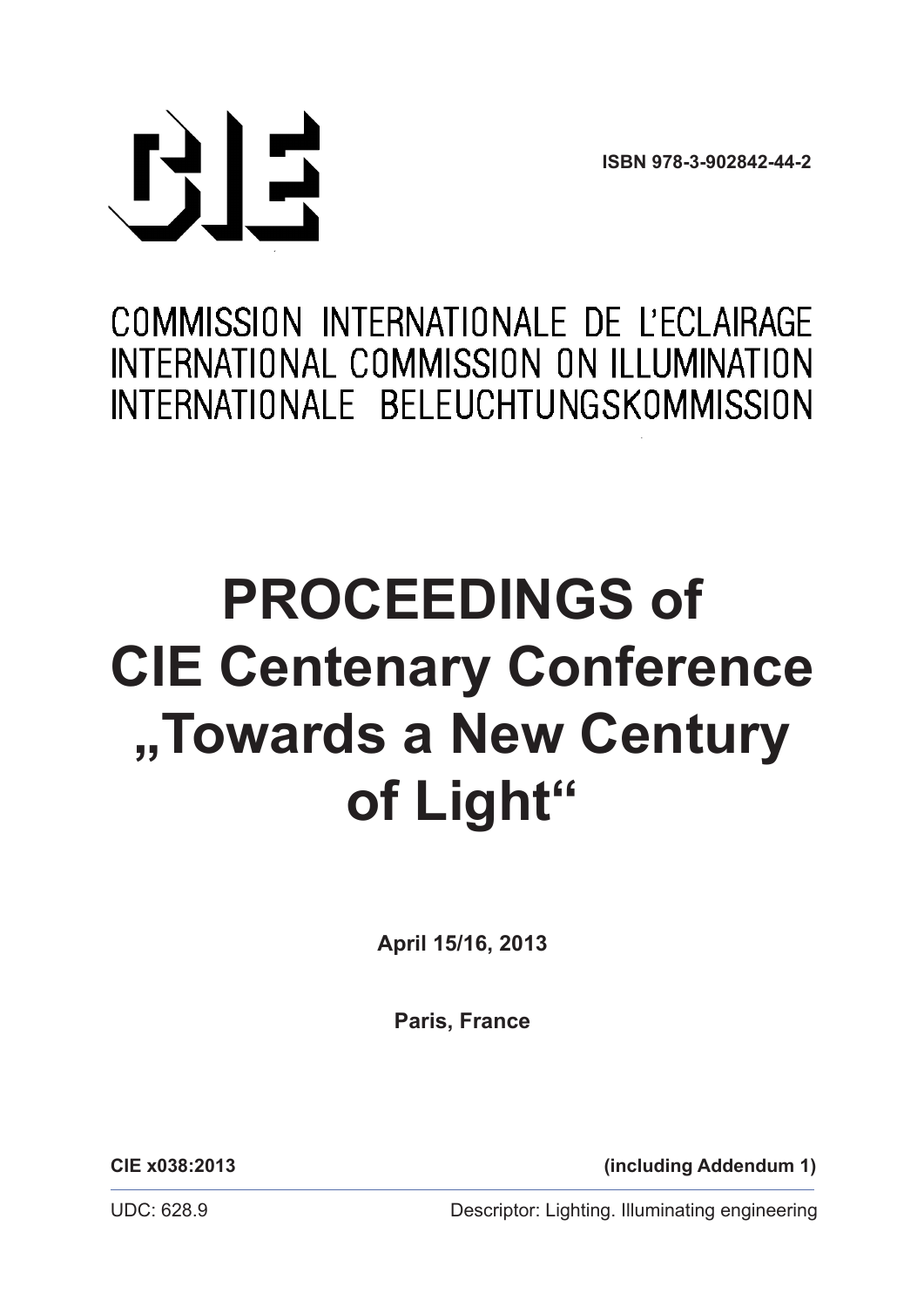### **International Scientific Committee:**

(in alphabetical order):

| Jean Bastie (DIV2, FR)                    | PhD, (retired from INM/CNAM as Head of the<br><b>Optical Radiation Measurement Department)</b>                                                                                                                  |
|-------------------------------------------|-----------------------------------------------------------------------------------------------------------------------------------------------------------------------------------------------------------------|
| Peter Blattner (DIV2, CH)                 | PhD, Head of Optics, Federal Institute of Metrology<br>(METAS), CH, Director CIE Division 2                                                                                                                     |
| Cyril Chain (DIV4, FR)                    | PhD, International Expert in Light and Lighting for<br>the French Government (Ministry of Territory<br>Equality, Transport, Housing METL + Ministry of<br>Ecology, Sustainable Development and Energy<br>MEDDE) |
| Jean-Michel Deleuil (DIV4,FR)             | PhD, Prof. at the Environment and Urban Planning<br>Department, INSA engineer school, FR                                                                                                                        |
| Dominique Dumortier (DIV3, FR)            | PhD, Vice-Director of LASH laboratory, ENTPE<br>engineering school, FR                                                                                                                                          |
| Christine Fernandez-Maloigne (DIV8, FR)   | PhD, Prof, Director of SIC laboratory, University of<br>Poitiers, FR                                                                                                                                            |
| Marc Fontoynont (DIV3, FR)                | PhD, Prof at Aalborg University in Copenhagen, DK                                                                                                                                                               |
| Ron Gibbons (DIV4, US)                    | PhD, FIES, Director, Center Infrastructure Based<br>Safety Systems, Virginia Tech Transportation<br>Institute, US, Asscociate Director CIE Division 4                                                           |
| Teresa Goodman (VPP, GB)                  | Principal Research Scientist in the Optical Radiati<br>on Measurement Group at the National Physical<br>Laboratory (NPL), GB, CIE Vice President<br>Publications                                                |
| Jacques Lecocq (DIV5, FR)                 | Application Support Manager, Thorn Lighting, FR                                                                                                                                                                 |
| Ronnier Luo (DIV1, GB)                    | PhD, Professor of Zhejiang University (CN),<br>Leeds University (GB), Colour and Imaging<br>Science, National Taiwan University of Science and<br>Technology (Chair), Director CIE Division 1                   |
| Jan Morovic (DIV8, GB)                    | PhD, Senior Color Scientist, Hewlett-Packard<br>Company, GB, Director CIE Division 8                                                                                                                            |
| John O'Hagan (DIV6, GB)                   | PhD, UK Health Protection Agency; Visiting Fellow,                                                                                                                                                              |
| Loughborough University, GB, Director CIE | Division 6                                                                                                                                                                                                      |
| Yoshi Ohno (Chair, US)                    | PhD, NIST Fellow and the Group Leader for<br>Lighting and Color Group at Sensor Science<br>Division, National Institute of Standards and<br>Technology, US, CIE Vice President Technical                        |
| Peter Schwarcz (DIV5, HU)                 | Director CIE Division 5                                                                                                                                                                                         |
| Jennifer Veitch (DIV3, CA)                | PhD, Senior Research Officer in the National<br>Research Council of Canada, Institute for<br>Research in Construction, CA                                                                                       |
| Françoise Viénot (DIV1, FR)               | PhD, Prof. Emeritus at the National Museum of<br>Natural History (MNHN), FR                                                                                                                                     |
| Peter Zwick (CB)                          | PhD, Technical Manager CIE Central Bureau                                                                                                                                                                       |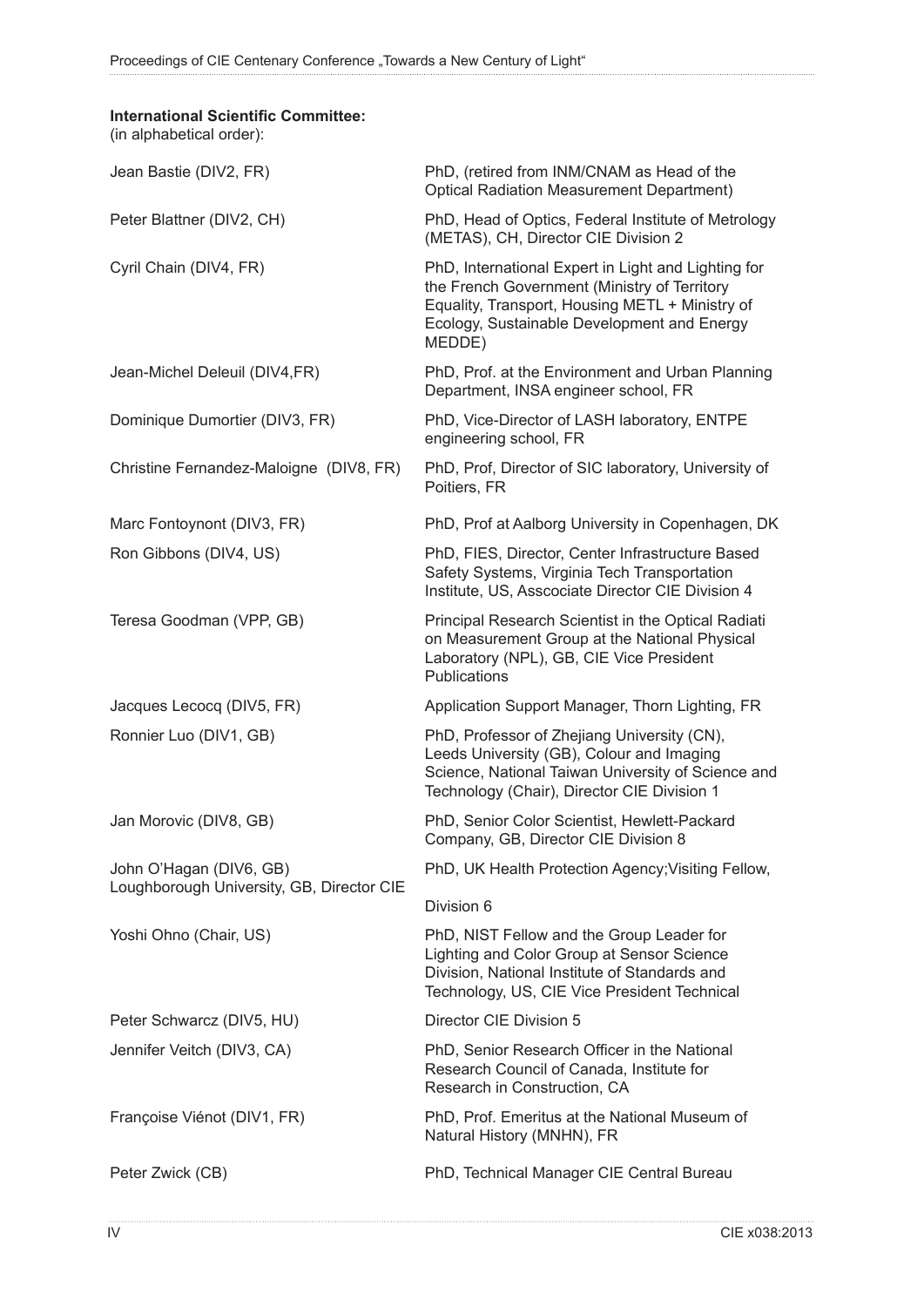#### **International Organising Committee:**

Conference Presidency: Ann Webb Cyril Chain

Members (in alphabetical order): Marie-Pierre Alexandre Marc Fontoynont Teresa Goodman Yoshi Ohno Martina Paul Lorne Whitehead

#### **Local Organising Committee:**

(in alphabetical order):

Marie-Pierre Alexandre Jean Bastie Cyril Chain (Chair) Éric Dumont Dominique Dumortier Alain Azaïs Jean-Jacques Ezrati Christine Fernandez-Maloigne Alain Floris † Marc Fontoynont Jacques Lecocq Eric Loisy (Insight Outside, Event Organizer) Gaël Obein Leo Trausnith (CB Office Manager) Françoise Viénot

Any mention of organisations or products does not imply endorsement by the CIE. Whilst every care has been taken in the compilation of any list, up to the time of going to press, these may not be comprehensive.

#### © CIE 2013

All rights reserved. Unless otherwise specified, no part of this publication may be reproduced or utilized in any form or by any means, electronic or mechanical, including photocopying and microfilm, without the permission in writing from the CIE Central Bureau at the address below.

> Commission Internationale de l'Eclairage CIE Central Bureau Kegelgasse 27 A-1030 Vienna, AUSTRIA Tel.: +43 1 714 31 87 0 / Fax: +43 1 714 31 87 18 ciecb@cie.co.at http://www.cie.co.at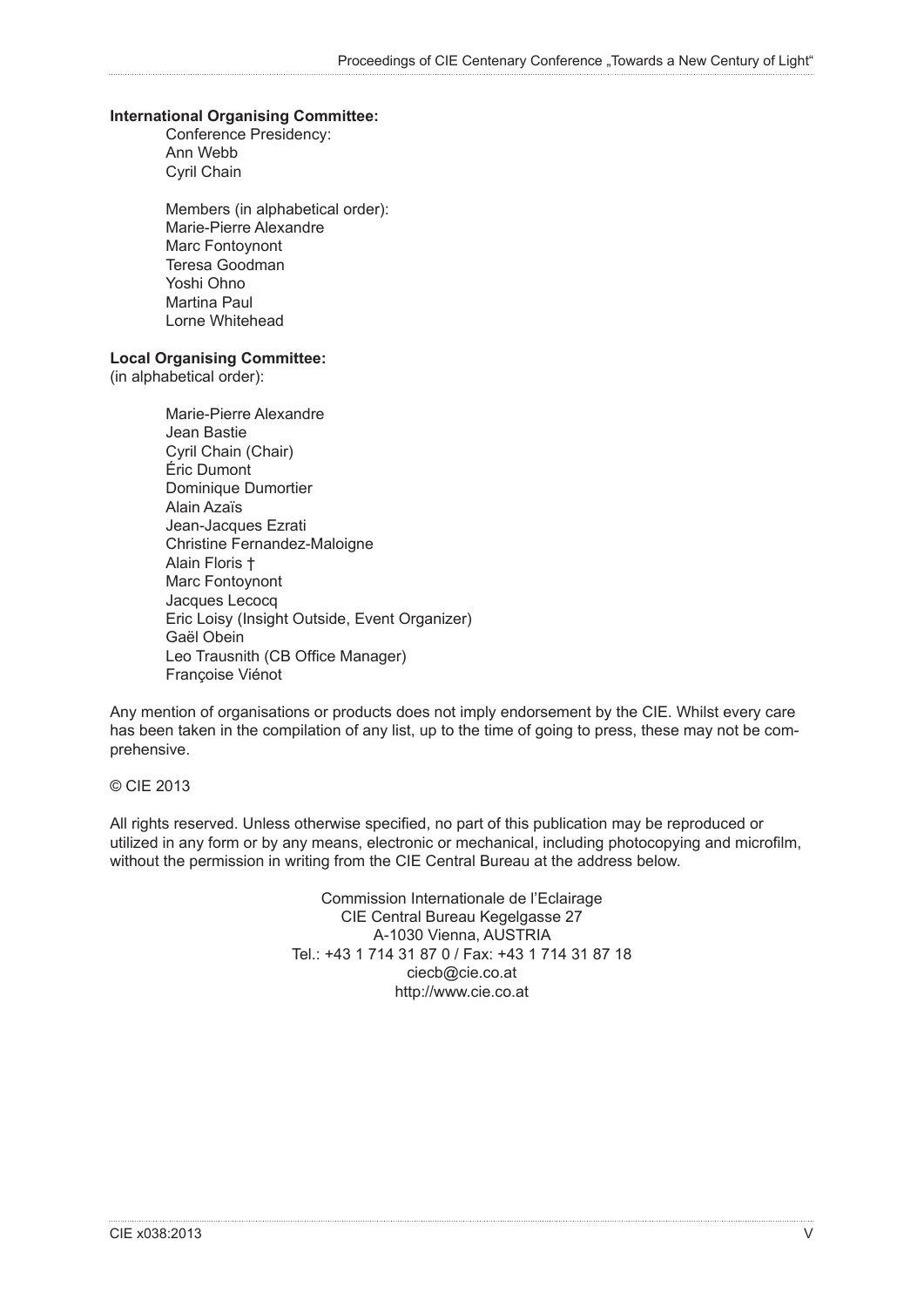## **PROCEEDINGS of CIE Centenary Conference "Towards a New Century of Light" April 15/16, 2013, Paris, France (CIE x038:2013)**

#### **ADDENDUM 1 (2013-06)**

**PP065:** Piccablotto, G., Aghemo, C., Pellegrino, A. SUBJECTIVE AND OBJECTIVE ASSESSMENT ON LED LIGHTING QUALITY FOR MUSEUM SHOWCASES

Paper has been added (pp. 1240 – 1249).

**PP084:** Pellegrino, A., Lo Verso, V.R.M., Cammarano, S., Aghemo C. A GRAPHICAL TOOL TO PREDICT THE DAYLIGHT AVAILABILITY WITHIN A ROOM AT THE EARLIEST DESIGN STAGES

Paper has been added (pp. 1250 – 1260).

**PP114:** Markey, Y., Deswert, J.-M. IN DEPTH INVENTORY FOR A HIGHER QUALITY OF STREET LIGHTING

Paper has been added (pp. 1261 – 1265).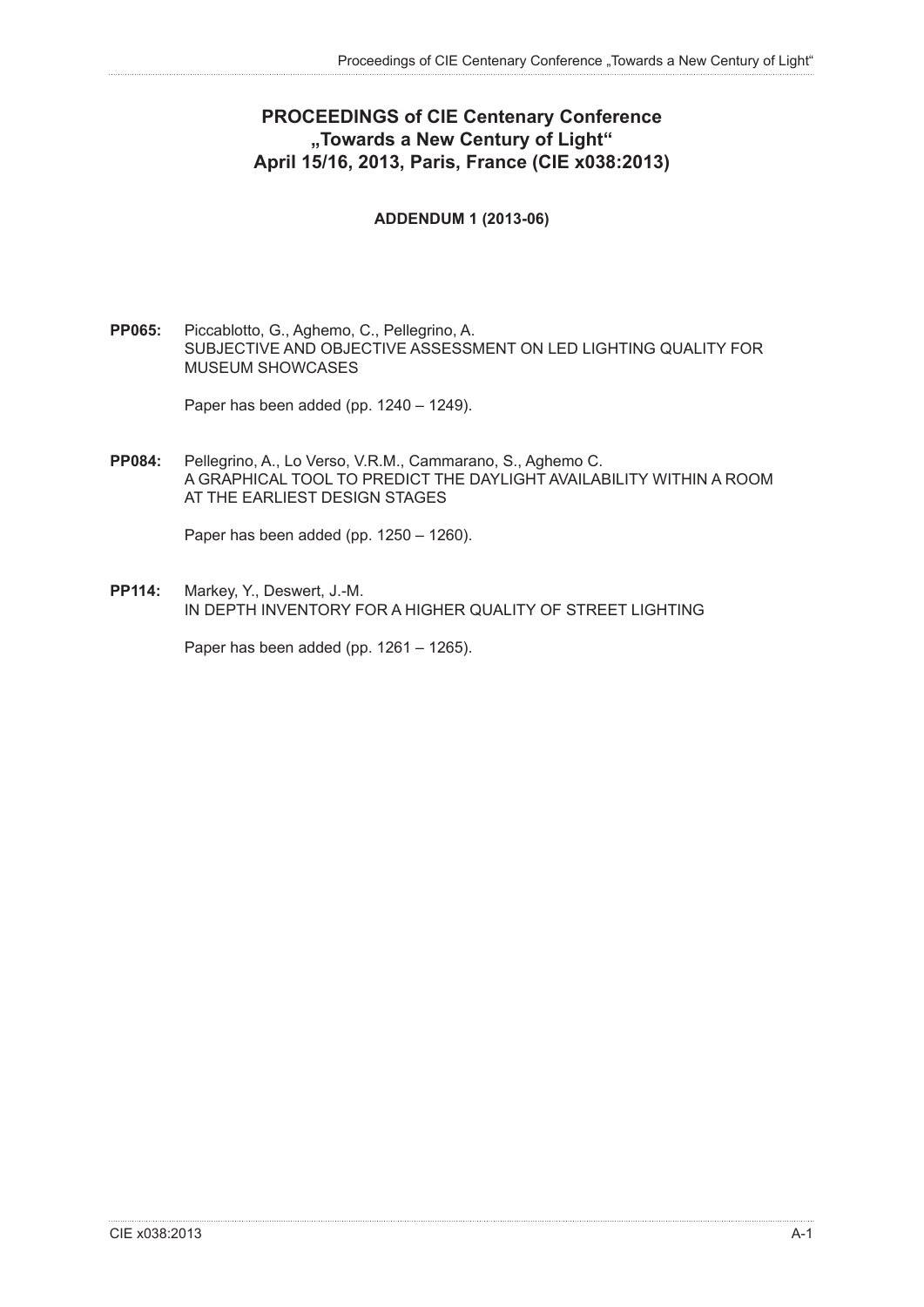

The following table provides an overview of the Papers and Posters presented at the Conference. The papers are published in the Proceedings in consecutive order of presentation.The authors are responsible for the contents of their papers.

| <b>Oral Presentations</b>                                                                                                                              | Page |
|--------------------------------------------------------------------------------------------------------------------------------------------------------|------|
| <b>Keynote &amp; Plenary Session 1:</b><br><b>History of Lighting and Art</b><br>Chair: Ann Webb, United Kingdom                                       |      |
| <b>KS01</b><br>Bastie, J.<br>ONE HUNDRED YEARS OF CIE AND EVOLUTION OF LIGHTING                                                                        | 1    |
| <b>OP01</b><br>Olsson, G.<br>ONE AND A HALF MILLENNIUM OF COLOURED LIGHT                                                                               | 10   |
| <b>OP02</b><br>Ezrati, J.-J.<br>BACK ON A HUNDRED YEARS OF TECHNOLOGICAL DEVELOPMENT IN THE<br>SERVICE OF THE MUSEUM LIGHTING                          | 16   |
| <b>Plenary Session 2:</b><br><b>Hot Topics in Outdoor Lighting</b><br>Chair: Ron Gibbons, USA                                                          |      |
| <b>OP03</b><br>Fotios, S.A., Unwin, J.<br>RELATIVE WEIGHTING OF LIGHTING ALONGSIDE OTHER ENVIRONMENTAL<br>FEATURES IN AFFECTING PEDESTRIAN REASSURANCE | 23   |
| <b>OP04</b><br>Romnée, A. et al.<br>A NEW REAL TIME INTELLIGENT MANAGEMENT MODEL<br><b>FOR STREET LIGHTING</b>                                         | 32   |
| <b>OP05</b><br>Heynderickx, I. et al.<br>ESTIMATING EYE ADAPTATION FOR TYPICAL LUMINANCE VALUES IN THE<br>FIELD OF VIEW WHILE DRIVING IN URBAN STREETS | 41   |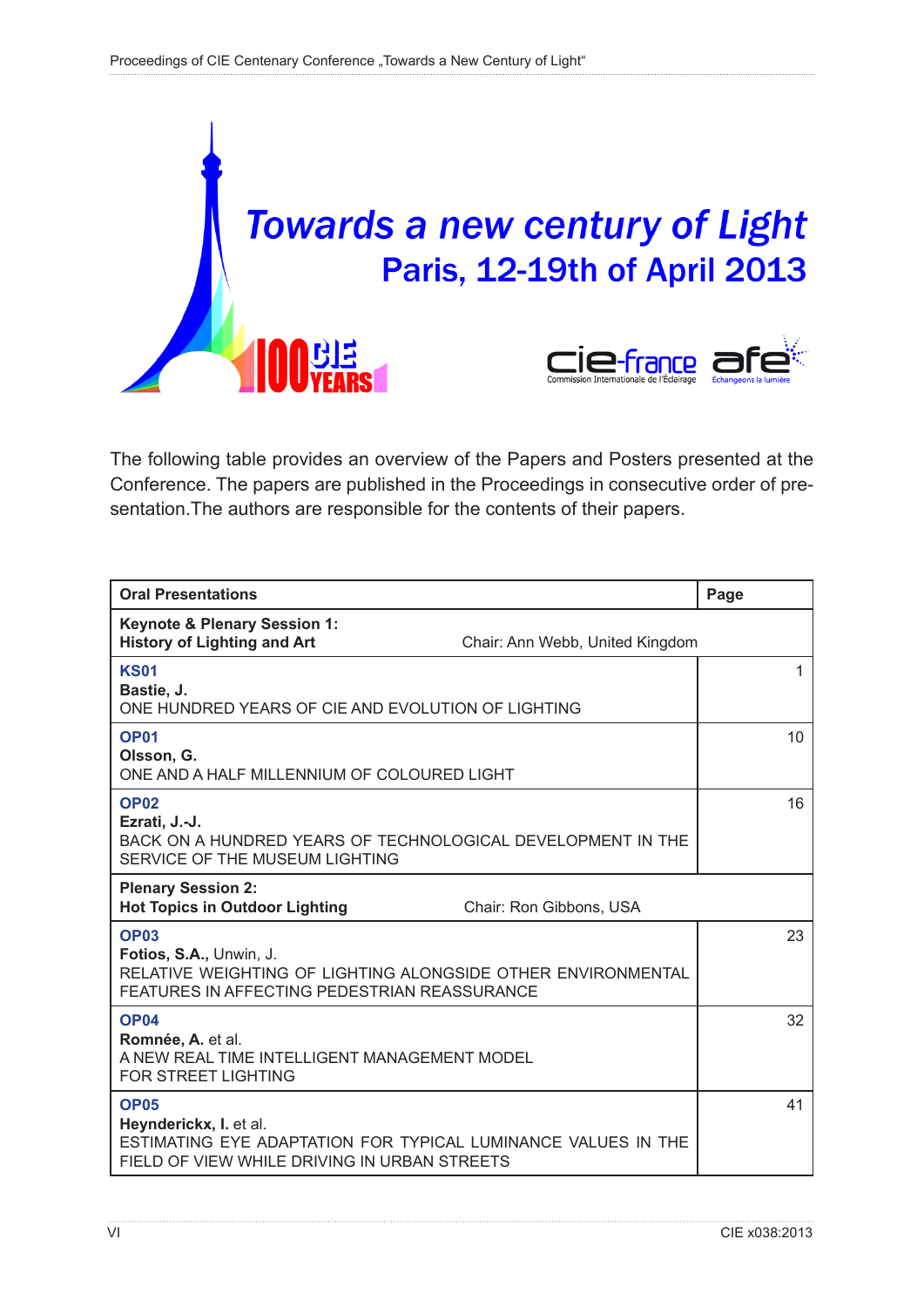| <b>Oral Presentations</b>                                                                                                                                                                                                        | Page |
|----------------------------------------------------------------------------------------------------------------------------------------------------------------------------------------------------------------------------------|------|
| Chair: Ronnier Luo, United Kingdom<br><b>Colour Quality Assessment</b>                                                                                                                                                           |      |
| <b>OP06</b><br>Bodrogi, P. et al.<br>SEMANTIC INTERPRETATION OF COLOUR RENDERING INDICES: A COMPAR-<br><b>ISON OF CRI AND CRI2012</b>                                                                                            | 48   |
| <b>OP07</b><br>Jost, S., Fontoynont, M.<br>COLOUR RENDERING OF FACE COMPLEXION AND HAIR UNDER LED<br><b>SOURCES</b>                                                                                                              | 53   |
| <b>OP08</b><br>Imai, Y. et al.<br>A STUDY OF COLOR RENDERING PROPERTIES BASED ON COLOR PREFER-<br>ENCE OF OBJECTS IN ADAPTATION TO LED LIGHTING                                                                                  | 62   |
| <b>OP09</b><br>Tsukitani, A.<br>OPTIMIZATION OF COLOUR QUALITY FOR LANDSCAPE LIGHTING BASED ON<br>FEELING OF CONTRAST INDEX                                                                                                      | 68   |
| <b>OP10</b><br>Nagy, B.V. et al.<br>THE EFFECT OF AMBIENT ILLUMINATION SPECTRUM ON VISUAL<br><b>PERFORMANCE</b>                                                                                                                  | 72   |
| <b>OP11</b><br>Decuypere J. et al.<br>SIMULATION OF THE RETINA RESPONSE TO MESOPIC VISUAL SCENES                                                                                                                                 | 76   |
| <b>Health and Wellbeing</b><br>Chair: John O'Hagan, United Kingdom                                                                                                                                                               |      |
| <b>OP12</b><br>Biro, A., Bianchi, C.<br>LIGHT AS A MOTOR FOR INNOVATION AND WELLBEING                                                                                                                                            | 82   |
| <b>OP14</b><br>Wojtysiak, A., Lang, D.<br>APPLICATION STUDIES ON NON-VISUAL EFFECTS OF LIGHT WITH TRADI-<br>TIONAL AND SOLID STATE LIGHT SOURCES                                                                                 | 91   |
| <b>OP15</b><br>Govén, T., Laike, T.<br>VISUAL AND NON-VISUAL EFFECTS OF DIFFERENT SPECTRAL POWER DIS-<br>TRIBUTIONS FROM LIGHT SOURCES - LIGHT EMITTING DIODES (LED) VS.<br>3-PHOSPHORUS FLUORESCENT TUBES                       | 95   |
| <b>OP16</b><br>Amundadóttir, M.L. et al.<br>MODELLING NON-VISUAL RESPONSES TO LIGHT: UNIFYING SPECTRAL AND<br>TEMPORAL CHARACTERISTICS IN A SINGLE MODEL STRUCTURE                                                               | 101  |
| <b>OP17</b><br>Boulenguez, P. et al.<br>BLUE LIGHT HAZARD OF LEDS - COMPARISON OF THE PHOTOBIOLOGICAL<br>RISK GROUPS OF FIFTEEN LAMPS ASSESSED USING THE UNIFORM SPEC-<br>TRUM ASSUMPTION AND A NEW HYPERSPECTRAL IMAGING METHOD | 111  |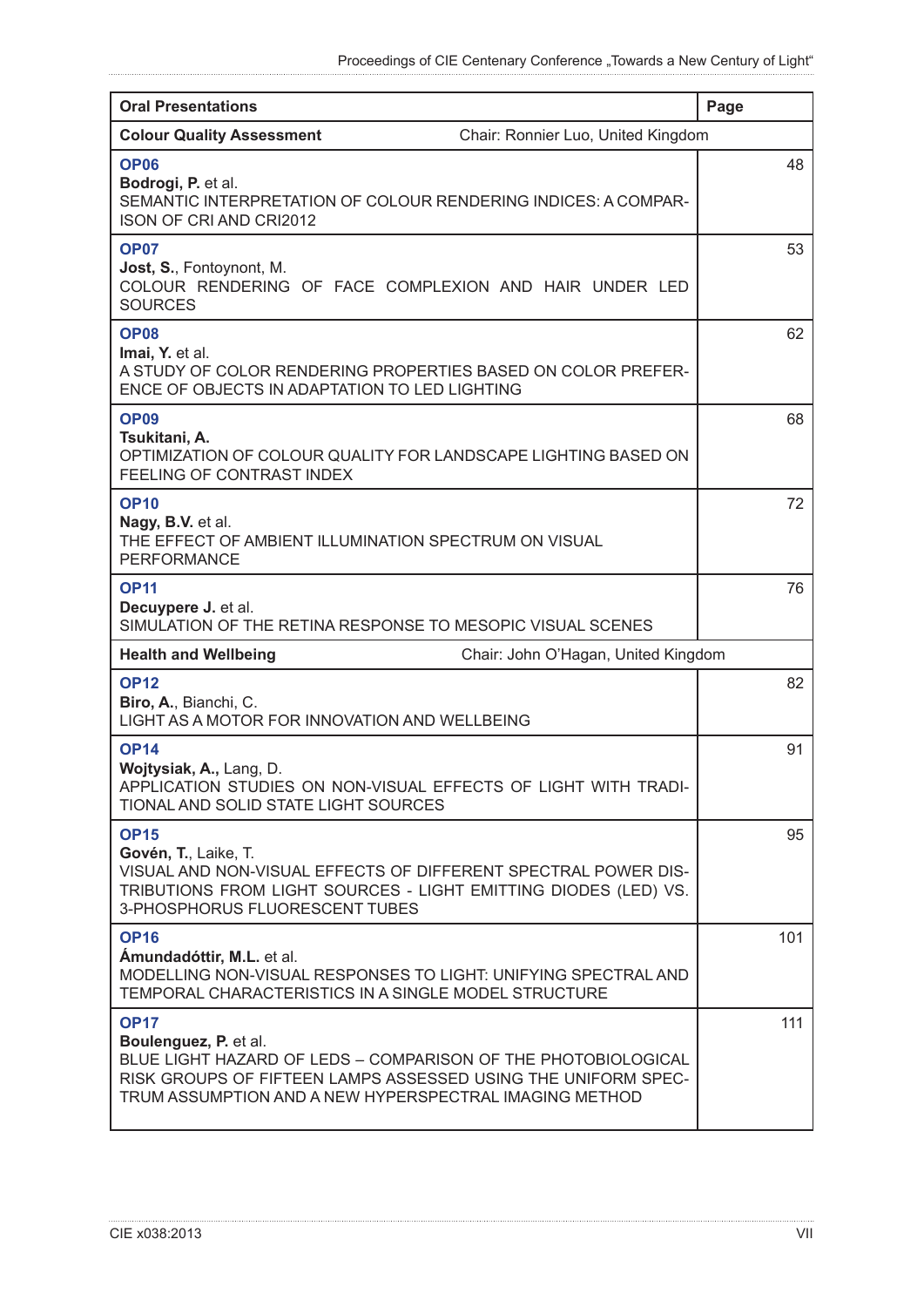| <b>Oral Presentations</b>                                                                                                                                                                                                   | Page |
|-----------------------------------------------------------------------------------------------------------------------------------------------------------------------------------------------------------------------------|------|
| <b>Workplace Lighting Concepts</b><br>Chair: Yasuko Koga, Japan                                                                                                                                                             |      |
| <b>OP18</b><br>Ayama, M. et al.<br>DISCOMFORT GLARE OF WHITE LED SOURCES OF DIFFERENT SPATIAL<br><b>ARRANGEMENTS</b>                                                                                                        | 119  |
| <b>OP19</b><br>Villa, C., Labazrade, R.<br>SUITABLE LUMINOUS ENVIRONMENT FOR VARIOUS ACTIVITIES IN SHARED<br><b>OFFICE</b>                                                                                                  | 123  |
| <b>OP20</b><br>Inoue, Y., Maruyama, H.<br>STUDY ON ILLUMINANCE BALANCE BETWEEN WORKING AREA AND<br>AMBIENT - EFFECTS OF THE DISTRIBUTION OF LUMINOUS INTENSITY OF<br>AMBIENT LIGHTING AND THE ORDER AND SPEED OF ADJUSTMENT | 133  |
| <b>OP21</b><br>Suzuki, N. et al.<br>A STUDY ON THE PERMISSIBLE RANGE OF NON-UNIFORMITY BY AMBIENT<br><b>LIGHTING IN A WORKPLACE</b>                                                                                         | 142  |
| <b>OP22</b><br>Kronqvist, A.<br>REVIEW OF OFFICE LIGHTING RESEARCH                                                                                                                                                          | 148  |
| <b>OP23</b><br>Logadóttir, A. et al.<br>COMPARISON OF USER SATISFACTION WITH FOUR DIFFERENT LIGHTING<br><b>CONCEPTS</b>                                                                                                     | 159  |
| <b>Plenary Session 3:</b><br><b>Hot topics in Interior Lighting</b><br>Chair: Marc Fontoynont, France                                                                                                                       |      |
| <b>OP24</b><br>Veitch, J.A. et al.<br>WHAT WE KNOW ABOUT WINDOWS AND WELL-BEING, AND WHAT WE NEED<br><b>TO KNOW</b>                                                                                                         | 169  |
| <b>OP25</b><br>Mardaljevic, J., Christoffersen, J.<br>A ROADMAP FOR UPGRADING NATIONAL/EU STANDARDS FOR DAYLIGHT IN<br><b>BUILDINGS</b>                                                                                     | 178  |
| <b>OP26</b><br>Poplawski, M.E., Miller, N.M.<br>FLICKER IN SOLID-STATE LIGHTING: MEASUREMENT TECHNIQUES, AND<br>PROPOSED REPORTING AND APPLICATION CRITERIA                                                                 | 188  |
| <b>OP27</b><br>Porritt, J. et al.<br>THE REBOUND EFFECT - AN OVERIEW OF THE IMPLICATIONS FOR LIGHTING<br><b>ENERGY</b>                                                                                                      | 203  |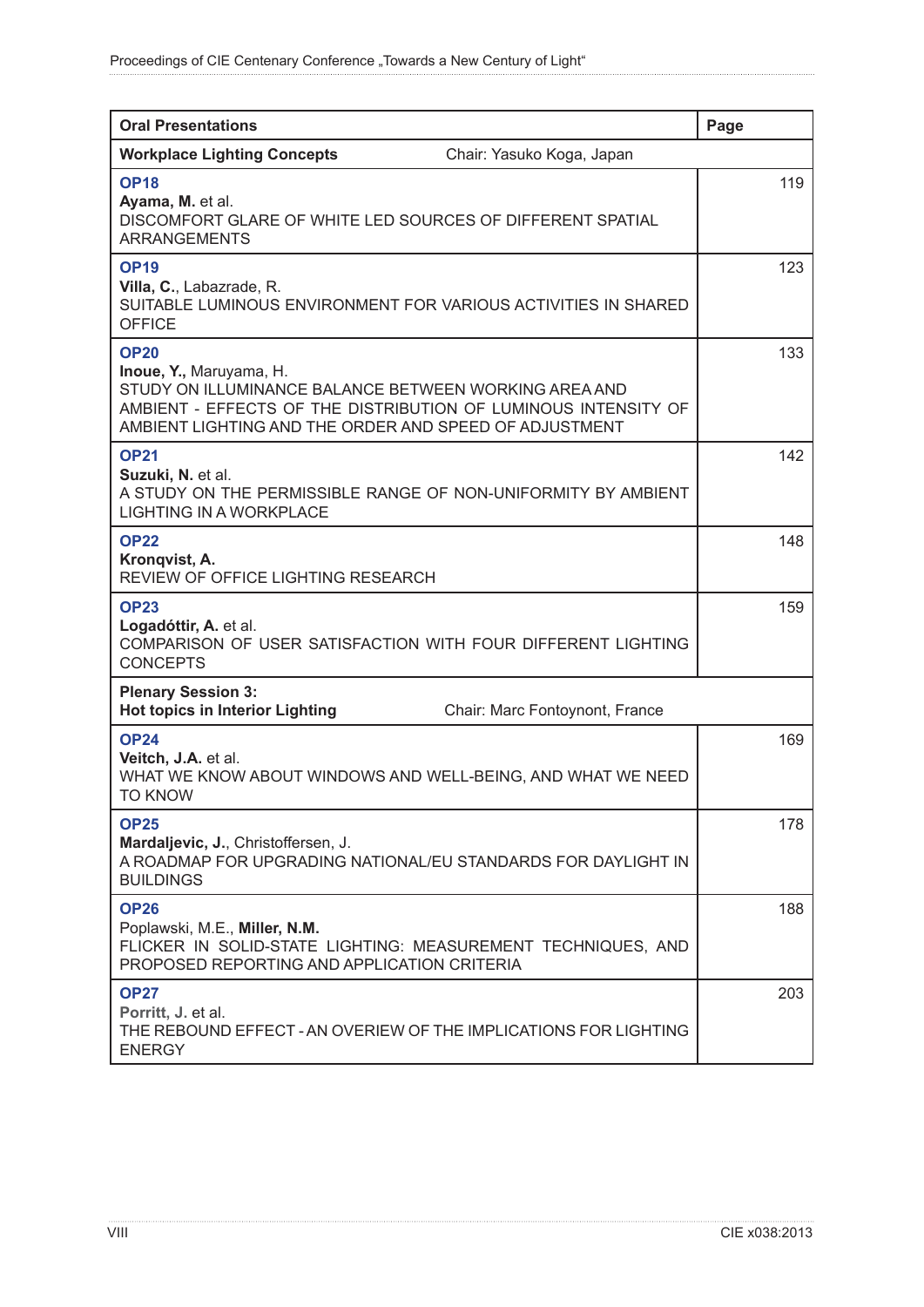| <b>Oral Presentations</b>                                                                                                                                                                        | Page |
|--------------------------------------------------------------------------------------------------------------------------------------------------------------------------------------------------|------|
| <b>Advanced Correction Methods for Spectroradiometry</b><br>and Goniophotometry<br>Chair: Peter Blattner, Switzerland                                                                            |      |
| <b>OP29</b><br>Heidel, G., Marchl, W.<br>PRACTICAL EXPERIENCES WITH STRAY LIGHT CORRECTION ON ARRAY<br>SPECTROMETERS FOR LED-PRODUCTION                                                          | 211  |
| <b>OP30</b><br><b>Wang, J., Qiao, B., Luo, Y.</b><br>STRAY LIGHT CORRECTION IN GONIOPHOTOMETRY MEASUREMENT                                                                                       | 223  |
| <b>OP31</b><br>Chen, C. et al.<br>DETERMINATION OF SCANNING RESOLUTION BASED ON NYQUIST SAM-<br>PLING THEOREM IN GONIOSPECTRORADIOMETRY                                                          | 227  |
| Lighting the City - Applications and economics Chair: Yandan Lin, China                                                                                                                          |      |
| <b>OP32</b><br>Putteman, K. et al.<br><b>INTELLIGENT STREET LIGHTING AND LEDS: BUSINESS CASE AND RETURN</b><br><b>ON EXPERIENCE</b>                                                              | 231  |
| <b>OP33</b><br>Fotios S. et al.<br>CRITICAL PEDESTRIAN TASKS: USING EYE-TRACKING WITHIN A DUAL TASK<br><b>PARADIGM</b>                                                                           | 234  |
| <b>OP35</b><br>Saraiji, R., Oommen, M.S.<br>PEDESTRIAN CONTRAST PROFILE                                                                                                                          | 241  |
| Chair: Dominique Dumortier, France<br><b>Integrating Daylight and Electric Lighting</b>                                                                                                          |      |
| <b>OP36</b><br>Sarey Khanie, M. et al.<br>INVESTIGATION OF GAZE PATTERNS IN DAYLIT WORKPLACES: USING<br>EYE-TRACKING METHODS TO OBJECTIFY VIEW DIRECTION AS A FUNCTION<br>OF LIGHTING CONDITIONS | 250  |
| <b>OP37</b><br>Kelly, R. et al.<br>CAPTURING THE USER EXPERIENCE OF ELECTROCHROMIC GLAZING IN AN<br><b>OPEN PLAN OFFICE</b>                                                                      | 260  |
| <b>OP38</b><br>Fernandes, J.T. et al.<br>LIGHTING AND DAYLIGHTING QUALITY: CRITICAL REVIEW OF CRITERIA AND<br>RECOMMENDATIONS AND ITS INSERTION IN BRAZILIAN CONTEXT                             | 267  |
| <b>OP39</b><br>Nakamura, Y., Fujita, N.<br>JUST SUFFICIENT LIGHTING CONDITION UNDER HYBRID-LIGHTING OF REAL<br>DAYLIGHT AND ARTIFICIAL LIGHT                                                     | 276  |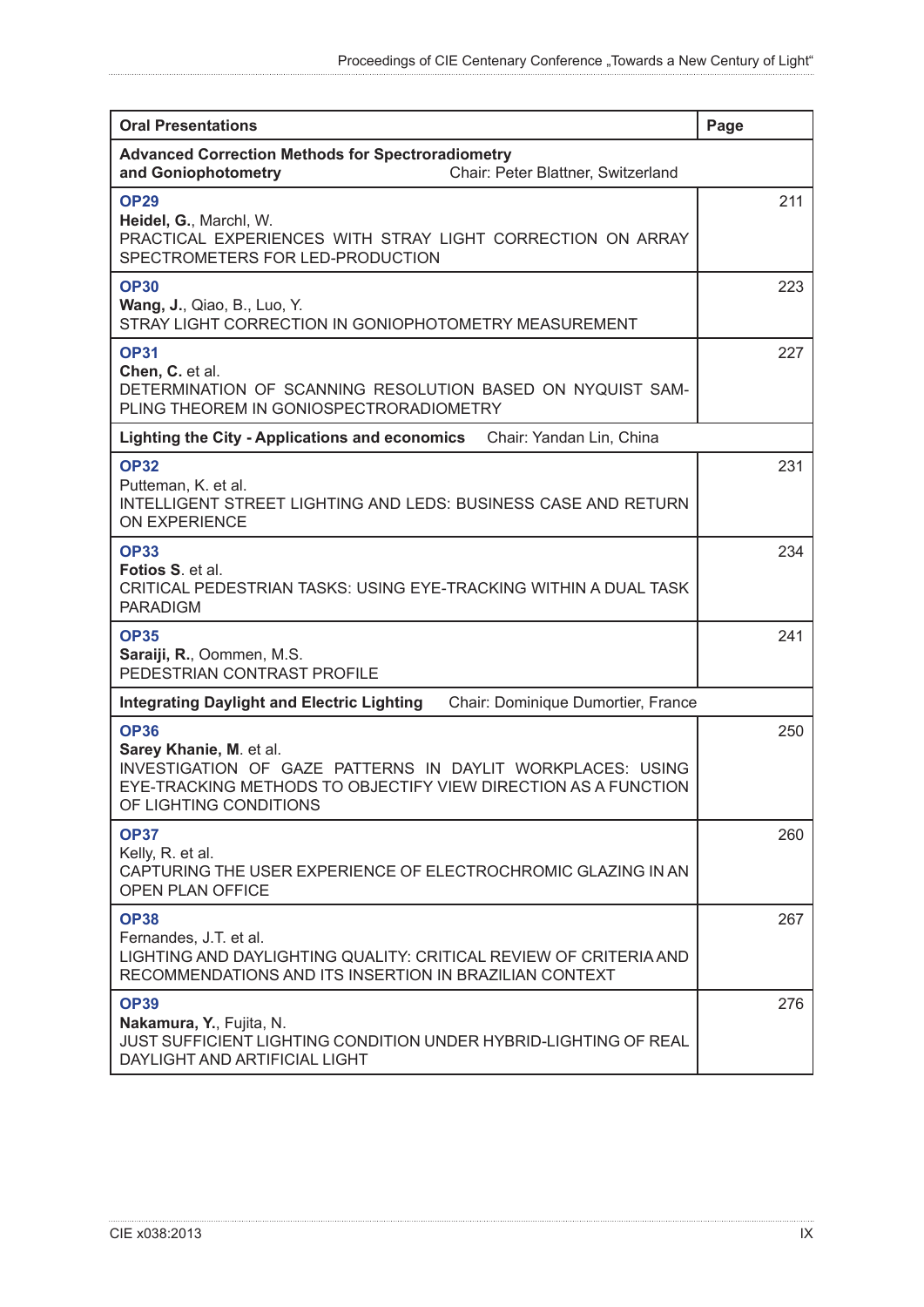| <b>Oral Presentations</b>                                                                                                                                                | Page |
|--------------------------------------------------------------------------------------------------------------------------------------------------------------------------|------|
| <b>LED Photometry and Performance of Photometers</b><br>Chair: Armin Sperling, Germany                                                                                   |      |
| <b>OP40</b><br>Dubnicka R. et al.<br>ANALYSIS OF PERFORMANCE PARAMETERS OF ILLUMINANCE METERS PER<br>CIE DS 023 QUALITY INDICES FOR SPECIFIC FIELD MEASUREMENTS          | 282  |
| <b>OP41</b><br>Martinsons, C. et al.<br>INFLUENCE OF CURRENT AND VOLTAGE HARMONIC DISTORTION ON THE<br>POWER MEASUREMENT OF LED LAMPS AND LUMINAIRES                     | 290  |
| <b>OP42</b><br>Krüger, U., Blattner, P.<br>SPECTRAL MISMATCH CORRECTION FACTOR ESTIMATION<br>FOR WHITE LED SPECTRA BASED ON THE PHOTOMETER'S f1' VALUE                   | 300  |
| <b>OP43</b><br>Vaskuri, A. et al.<br>RADIOMETRIC DETERMINATION OF THE JUNCTION TEMPERATURE OF<br><b>LIGHT-EMITTING DIODES</b>                                            | 308  |
| Lighting the City - Luminaires and Design<br>Chair: Peter Schwarcz, Hungary                                                                                              |      |
| <b>OP44</b><br>Gasparovsky D., Raditschova, J.<br>LIGHTING PROPERTIES AND EFFICIENCY OF LUMINAIRES EXCEEDING<br>THEIR LIFETIME                                           | 317  |
| <b>OP45</b><br>Akashi, Y. et al.<br>VISUAL MECHANISMS OF DISCOMFORT GLARE SENSATION CAUSED BY<br><b>LEDS</b>                                                             | 327  |
| <b>OP46</b><br>Zhu, X. et al.<br>THE LUMINAIRE BEAM-SHAPE INFLUENCE ON DISCOMFORT GLARE FOR<br><b>LED ROAD LIGHTING</b>                                                  | 331  |
| <b>OP47</b><br>Niedling, M. et al.<br>INFLUENCE OF A GLARE SOURCES SPECTRUM ON DISCOMFORT AND DIS-<br>ABILITY GLARE UNDER MESOPIC CONDITIONS                             | 340  |
| <b>Concepts in Lighting Quality</b><br>Chair: Anna Pellegrino, Italy                                                                                                     |      |
| <b>OP48</b><br>Labayrade, R., Avouac, P.<br>VISUAL QUALITY ASSESSMENT OF LED SPOTS IN COMPARISON TO LOW-<br><b>VOLT AGE HALOGEN SPOTS</b>                                | 348  |
| <b>OP49</b><br>Chen, J.R. et al.<br>ASSESSING COLOR HARMONY IN A ROOM USING LED LIGHTINGS                                                                                | 356  |
| <b>OP50</b><br>Pagot, C. et al.<br>EVALUATION OF INDOOR LIGHTING SITUATIONS IN PUBLIC ACCESS<br>BUILDINGS AND OUTDOOR SITUATIONS AT NIGHT BY VISUALLY IMPAIRED<br>PEOPLE | 365  |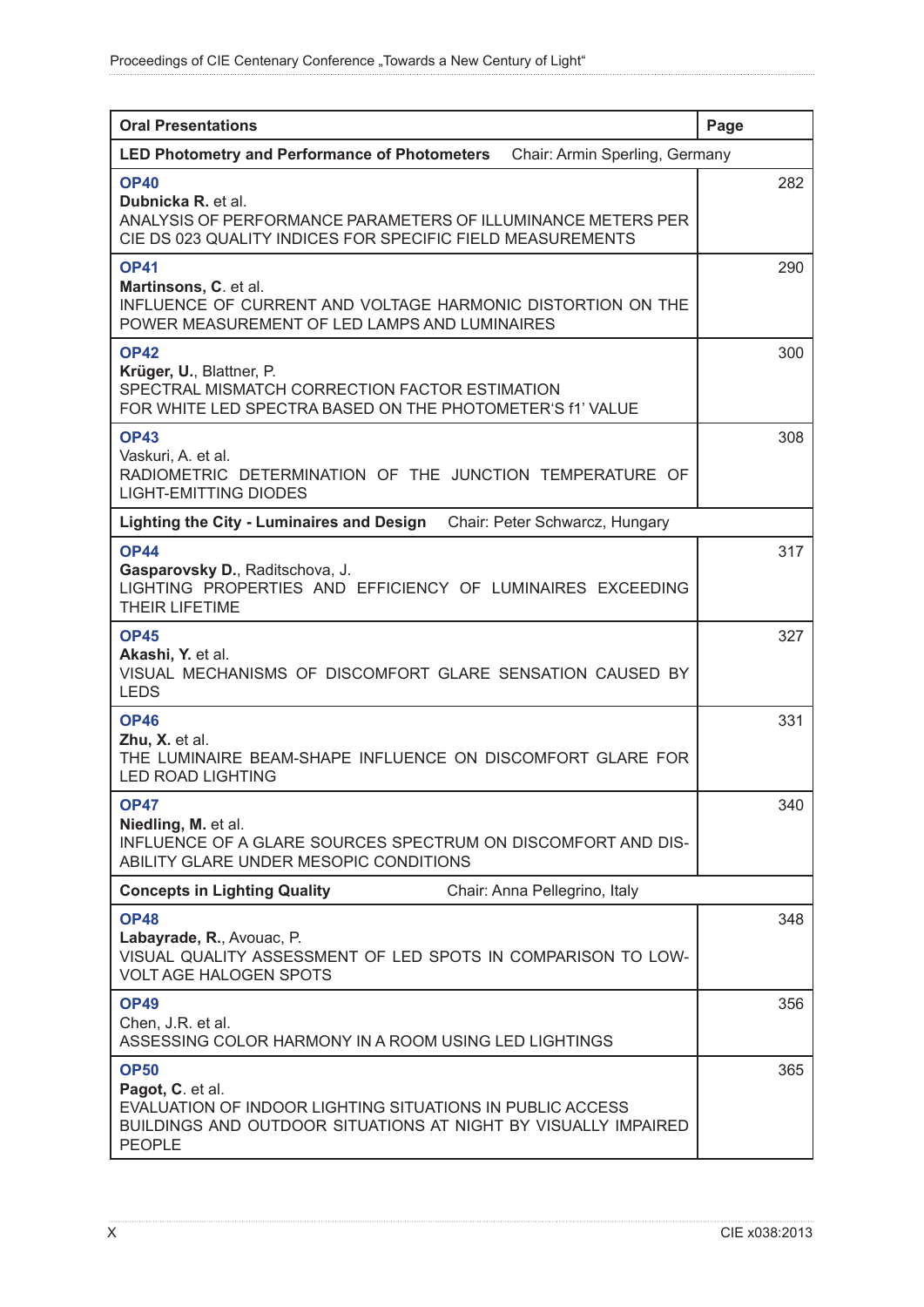| <b>Oral Presentations</b>                                                                                                                                                                  | Page |
|--------------------------------------------------------------------------------------------------------------------------------------------------------------------------------------------|------|
| <b>OP51</b><br>Yoshizawa, N. et al.<br>A STUDY ON THE APPEARANCE OF PAINTINGS IN THE MUSEUM UNDER<br><b>VIOLET AND BLUE LED</b>                                                            | 374  |
| <b>Brightness and Colour, Individual or Shared Percepts</b><br>Chair: Miyoshi Ayama, Japan                                                                                                 |      |
| <b>OP52</b><br>Sarkar, A., Blondé, L.<br>COLOURIMETRIC OBSERVER CATEGORIES AND THEIR APPLICATIONS IN<br>COLOUR AND VISION SCIENCES                                                         | 382  |
| <b>OP53</b><br>Vidovszky-Nemeth, A., Schanda, J.<br>INDIVIDUAL CHANGES OF BRIGHTNESS PERCEPTION                                                                                            | 393  |
| <b>OP54</b><br>Kozaki, M. et al.<br>A PROPOSAL OF PREDICTIVE EQUATION FOR "SPATIAL BRIGHTNESS" CON-<br>SIDERING THE EFFECT OF LOOKING AROUND AND ITS APPLICATION TO<br><b>REAL PROJECT</b> | 402  |
| Chair: Dionyz Gasparovsky, Slovakia<br><b>Lighting the City - Spaces</b>                                                                                                                   |      |
| <b>OP55</b><br>Bülow, K.H.<br>LIGHT RHYTHMS IN ARCHITECTURE INTEGRATION OF RHYTHMIC URBAN<br>LIGHTING INTO ARCHITECTURAL CONCEPTS                                                          | 410  |
| <b>OP56</b><br>Bezerra, R., Simões Z.<br>REINVENTING URBAN SPACES THROUGH LIGHT AND COLOUR: CACILHAS<br><b>PROJECT</b>                                                                     | 418  |
| <b>OP57</b><br>Conniasselle, T. et al.<br><b>IMPRESSION OF LIGHT AND FEELING OF SECURITY IN THE CITY - EXPERI-</b><br>MENTING MESOPIC VISION                                               | 425  |
| <b>Well-being, Glare and Comfort</b><br>Chair: Alessandro Rizzi, Italy                                                                                                                     |      |
| <b>OP58</b><br>Hsu, S.-W. et al.<br>RELATIONS BETWEEN FLICKER, GLARE, AND PERCEPTUAL RATINGS OF<br>LED BILLBOARDS UNDER VARIOUS CONDITIONS                                                 | 428  |
| <b>OP59</b><br>Hsieh, P.H. et al.<br>FLICKER AND VISUAL COMFORT EVALUATIONS OF LED PANEL DISPLAY                                                                                           | 435  |
| <b>OP60</b><br>Lai, P.-Y. et al.<br>INVESTIGATION OF DISCOMFORT GLARE OF RGB LED BILLBOARD AT NIGHT                                                                                        | 442  |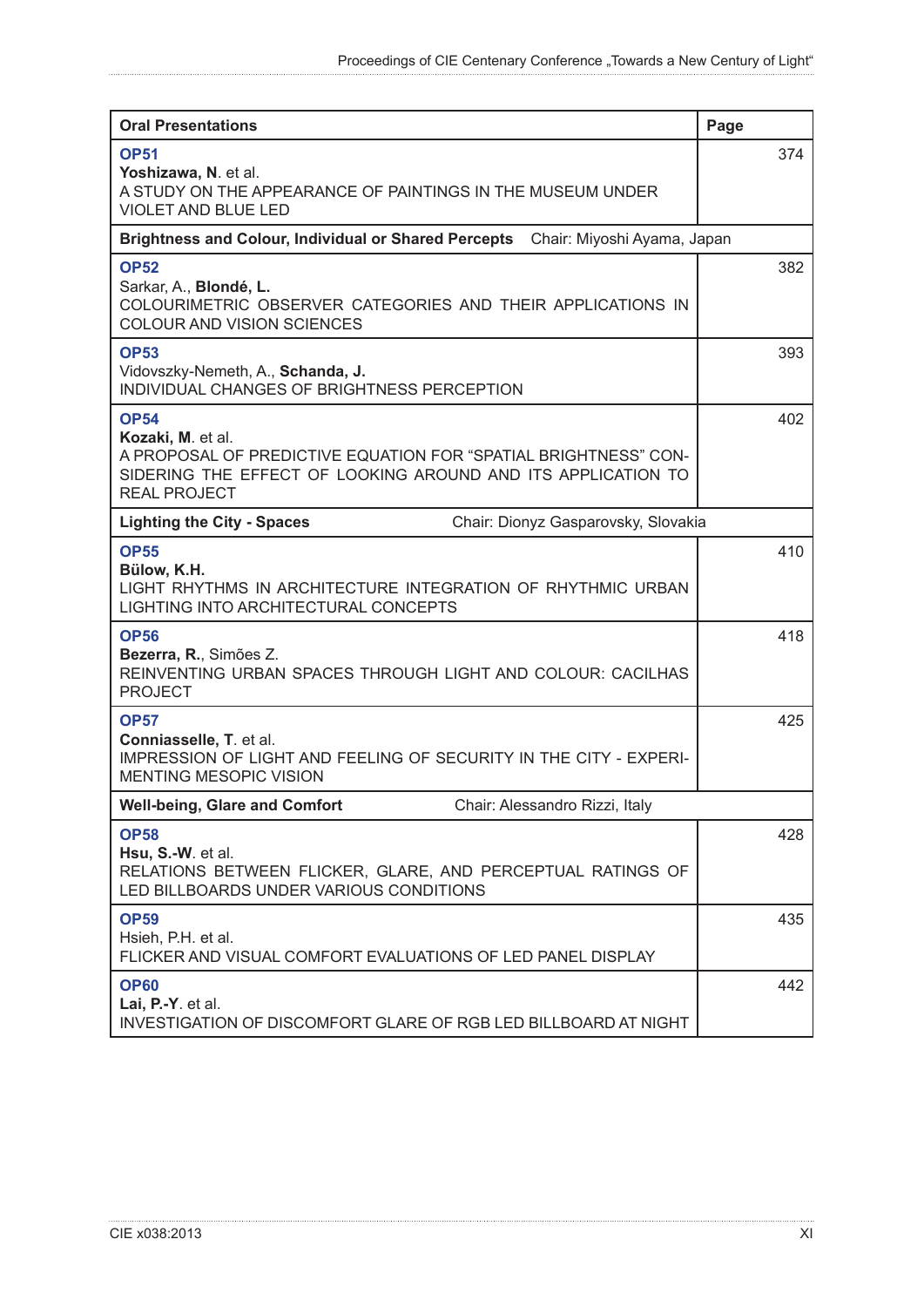| <b>Poster Presentations</b>                                                                                                                                                          | Page |
|--------------------------------------------------------------------------------------------------------------------------------------------------------------------------------------|------|
| D1 - Vision and Colour / Colorimetry                                                                                                                                                 |      |
| <b>PP001</b><br>Price, L.L.A.<br>INFORMATION ENTROPY AND THE COLORIMETRY OF SPECTRA                                                                                                  | 452  |
| <b>PP002</b><br>Polster, S., Schierz, C.<br>TOWARDS A FIELD SIZE INDEPENDENT METAMERISM                                                                                              | 456  |
| <b>PP003</b><br>Melgosa, M. et al.<br>TESTING A COLOUR-DIFFERENCE FORMULA FOR THE AUTOMOTIVE<br>INDUSTRY USING THE EXPERIMENTAL VISUAL DATASETS EMPLOYED IN<br>CIEDE2000 DEVELOPMENT | 465  |
| <b>PP004</b><br>Kobayashi, S. et al.<br>COLOUR RENDERING EVALUATION OF THE LED LIGHT SOURCE BY THE REL-<br><b>ATIVE EVALUATION</b>                                                   | 470  |
| <b>PP005</b><br>Nakajima, Y., Fuchida, T.<br>AFFECTIVE EVALUATION ON COLOR SAMPLES ILLUMINATED BY LED ILLUMI-<br>NATION~INFLUENCE OF ILLUMINANCE LEVEL                               | 479  |
| <b>PP006</b><br>da Pos, O. et al.<br>SUBJECTIVE ASSESSMENT OF UNIQUE COLOURS AS A TOOL TO EVALUATE<br>COLOUR DIFFERENCES IN DIFFERENT ADAPTATION CONDITIONS                          | 488  |
| <b>PP008</b><br>Markvart, J. et al.<br>USER EVALUATION OF EIGHT LED LIGHT SOURCES WITH DIFFERENT<br>SPECIAL COLOUR RENDERING INDICES R9                                              | 496  |
| <b>PP009</b><br>Itoh, N., Sagawa, K.<br>SPANS OF FUNDAMENTAL COLOURS OF PEOPLE WITH COLOR VISION<br><b>DEFECTS</b>                                                                   | 506  |
| <b>PP010</b><br>Hertog, W. et al.<br>THE CHROMATICITY OF WHITE LIGHT                                                                                                                 | 510  |
| <b>PP011</b><br>Huang, T.-W. et al.<br>AN INTELLIGENT COLOUR TEMPERATURE CONVERSION FUNCTION WITH<br>MULTI-PRIMARY COLOURS FOR INDOOR SOLID-STATE LIGHTING                           | 516  |
| <b>PP012</b><br>Perales, E. et al.<br>INFLUENCE OF SPECTRAL POWER DISTRIBUTION OF LIGHT SOURCES ON<br>THE COLOUR APPEARANCE OF GONIOCHROMATIC COLOURS                                | 523  |
| D1 - Vision and Colour / Mesopic Vision                                                                                                                                              |      |
| <b>PP013</b><br>Uchida, T., Ohno, Y.<br>EFFECT OF HIGH LUMINANCE SOURCES TO PERIPHERAL ADAPTATION<br>STATE IN MESOPIC RANGE                                                          | 529  |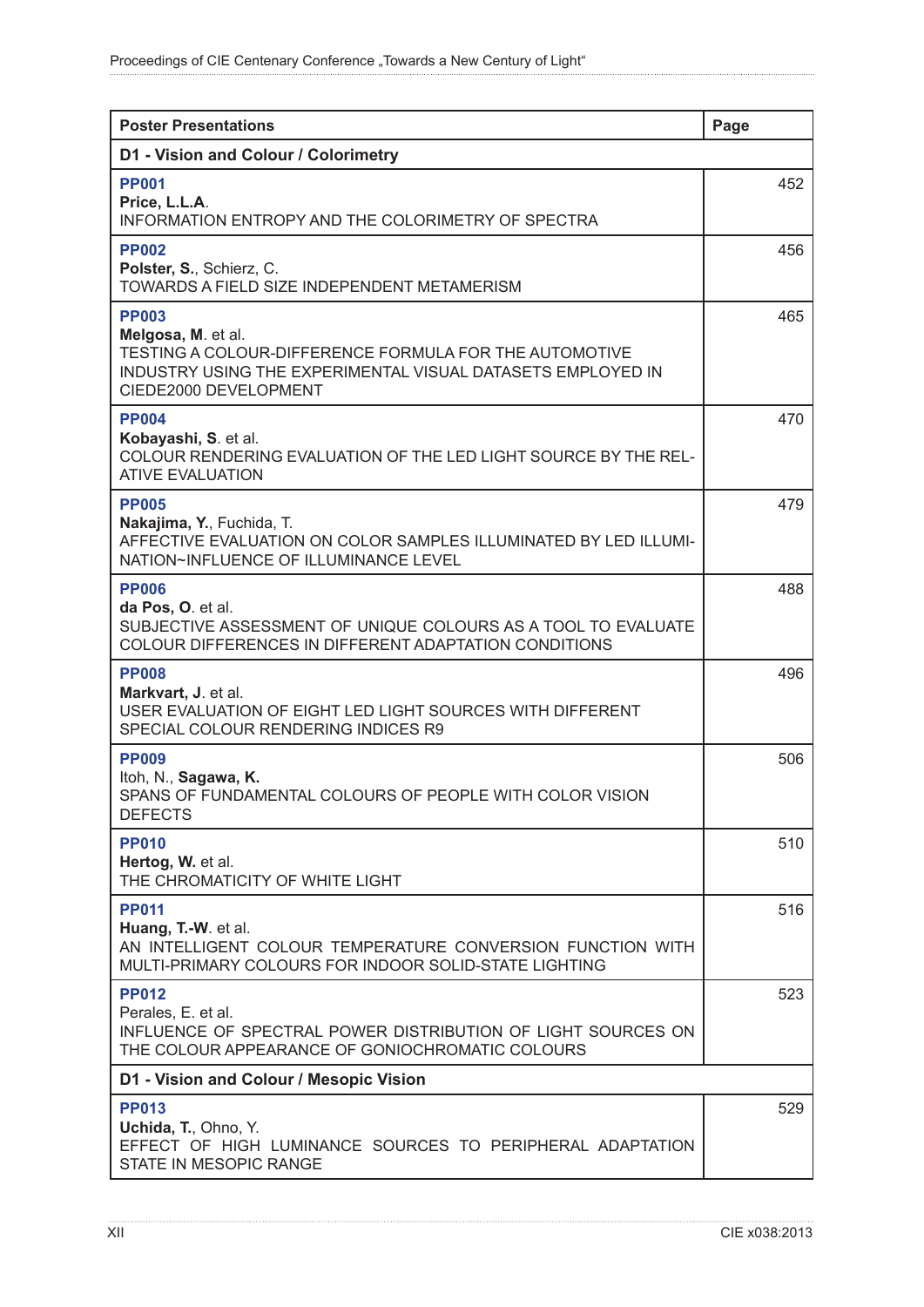| <b>Poster Presentations</b>                                                                                                                                  | Page |
|--------------------------------------------------------------------------------------------------------------------------------------------------------------|------|
| D1 - Vision and Colour / Miscellaneous                                                                                                                       |      |
| <b>PP014</b><br>Yao, H., Li, X., Chen, J.<br>PUTTING MULTI-SHADOW INTO NUMBERS                                                                               | 537  |
| <b>PP016</b><br>Liedtke, C. et al.<br>THE LIGHT DIRECTION AND DIRECTIONAL LIGHT-TOWARDS A NEW QUANTI-<br>FICATION OF AN ESSENTIAL LIGHTING QUALITY CRITERION | 542  |
| D2 - Measurement / Measurement of Material                                                                                                                   |      |
| <b>PP018</b><br>Matusiak, B.<br>LIGHT DIFFUSING POWER OF TRANSLUCENT GLAZING                                                                                 | 552  |
| <b>PP020</b><br>Deneyer A. et al.<br>BI-DIRECTIONAL SCATTERING DISTRIBUTION DATA OF SOLAR SHADING:<br>CHARACTERIZATION AND PERFORMANCES                      | 560  |
| <b>PP021</b><br>Li, W. et al.<br>Measurement of typical road surface reflectance in china                                                                    | 568  |
| D2 - Measurement / Measurement of LEDs                                                                                                                       |      |
| <b>PP026</b><br>Tarbeyevskaya, A. et al.<br>OPTIMAL THERMAL MANAGEMENT OF LED LIGHTING SYSTEMS REGARDING<br><b>EFFICIENCY AND COSTS</b>                      | 575  |
| <b>PP028</b><br>Bensel, S., Völker, S.<br>SPATIAL COLOUR DISTRIBUTION OF WHITE LED LUMINAIRES                                                                | 585  |
| <b>PP029</b><br>Govorov, F. P. et al.<br>EVALUATION OF LED SOURCE DEGRADATION                                                                                | 591  |
| <b>PP030</b><br>Bartsev, A.A. et al.<br>THE FEATURES OF THE TESTING PROGRAM FOR LED-LUMINAIRES AT VNISI<br><b>TESTING CENTRE</b>                             | 595  |
| D2 - Measurement / Measurement Systems                                                                                                                       |      |
| <b>PP032</b><br>CHARACTERIZED PHOTOPIC-SCOTOPIC LUMINANCE METER<br>FOR MEASUREMENTS IN THE MESOPIC RANGE<br>Shpak, M. et al.                                 | 601  |
| <b>PP033</b><br>Porrovecchio, G. et al.<br>LOW NOISE DETECTION SYSTEM FOR MESOPIC AND SCOTOPIC<br><b>PHOTOMETRY</b>                                          | 605  |
| <b>PP035</b><br>EFFECT OF ROTATION AXIS ON THE VALUE OF PHOTOMETER DIRECTIONAL<br><b>RESPONSE INDEX F2</b><br>Poikonen, T. et al.                            | 607  |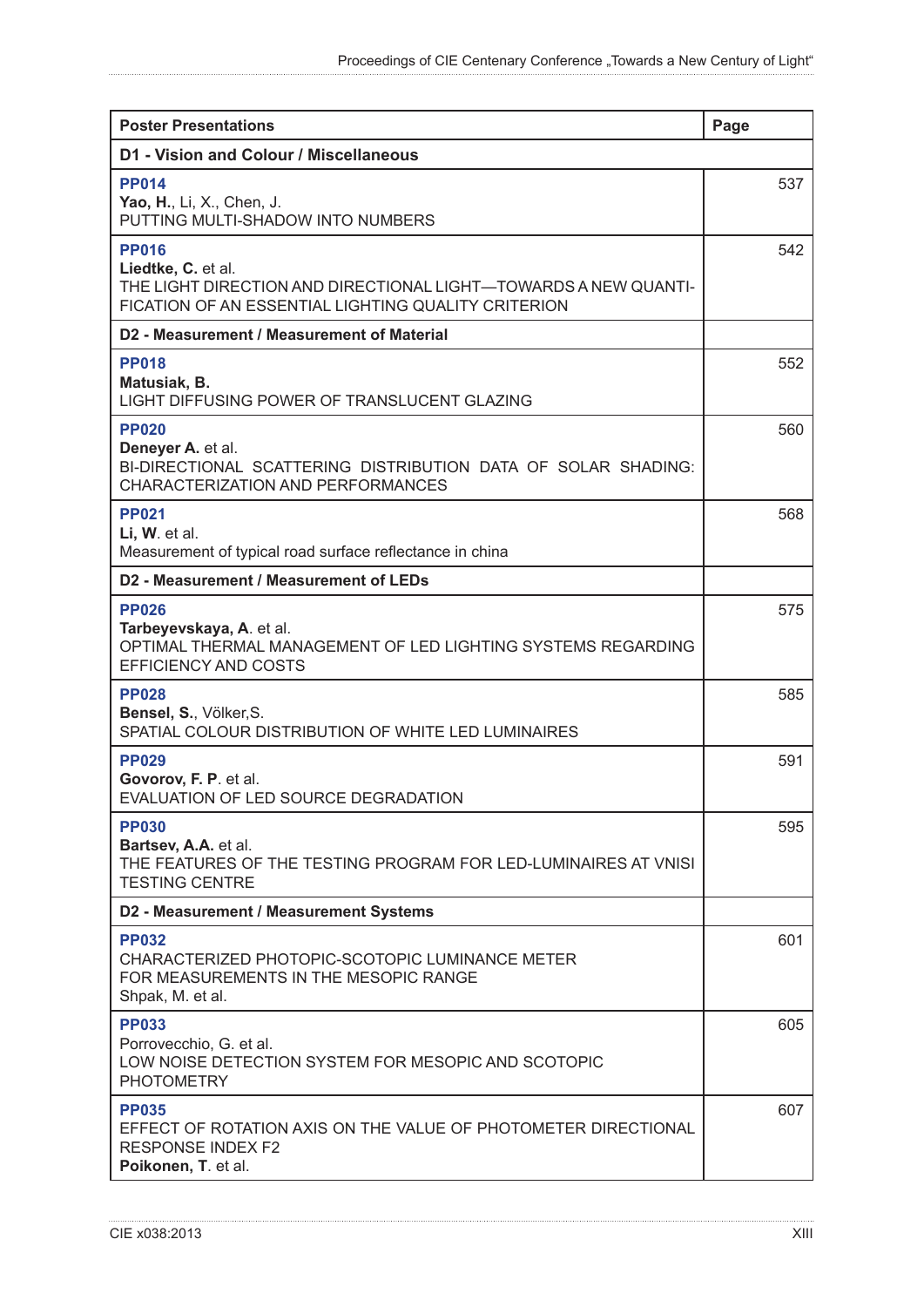| <b>Poster Presentations</b>                                                                                                                                                                                                | Page |
|----------------------------------------------------------------------------------------------------------------------------------------------------------------------------------------------------------------------------|------|
| <b>PP036</b><br>Dubnicka R. et al.<br>USING OF CCD BASED FIBRE OPTIC SPECTRORADIOMETERS IN PHOTOMET-<br>RIC MEASUREMENTS UNDER DIFFERENT CONDITIONS                                                                        | 611  |
| <b>PP037</b><br>Li, S. et al.<br>AN IMPROVED CCT-TLF CALIBRATION METHOD FOR SPHERE-<br><b>SPECTRORADIOMETERS</b>                                                                                                           | 617  |
| <b>PP038</b><br>Calore, E. et al.<br>TEST OF AN OPEN HARDWARE COLORIMETER                                                                                                                                                  | 620  |
| <b>PP039</b><br>Yamada, T., Kohko, S.<br><b>GLARE EVALUATION SYSTEM USING IMAGING PHOTOMETRY</b>                                                                                                                           | 627  |
| <b>PP040</b><br>Zhao, W. et al.<br>COMPARISON ON TOTAL LUMINOUS FLUX MEASUREMENT OF<br>SPECTROGONIOPHOTOMETER AND GONIOPHOTOMETER                                                                                          | 634  |
| D2 - Measurement / Miscellaneous                                                                                                                                                                                           |      |
| <b>PP042</b><br>Costa, C.L.M. et al.<br>LIGHTING QUALITY AND CHARACTERIZATION OF LAMPS AND LUMINAIRES:<br>BRAZIL GETS READY FOR THE ADVANCEMENT OF SOLID STATE ILLUMINA-<br><b>TION</b>                                    | 637  |
| <b>PP043</b><br>Coelho, C.T., Alves, L.C.<br>REALIZATION OF THE CANDELA AT INMETRO                                                                                                                                         | 643  |
| D3 - Interior Lighting / Glare                                                                                                                                                                                             |      |
| <b>PP044</b><br>Higashi, H. et al.<br>THE DEVELOPMENT OF EVALUATION FOR DISCOMFORT GLARE IN LED<br>LIGHTING OF INDOOR WORK PLACE: THE EFFECT OF THE LUMINANCE DIS-<br>TRIBUTION OF LUMINOUS PARTS ON SUBJECTIVE EVALUATION | 648  |
| <b>PP045</b><br>Koga, S. et al.<br>THE DEVELOPMENT OF EVALUATION FOR DISCOMFORT GLARE IN LED<br>LIGHTING OF INDOOR WORK PLACE: THE MODIFICATION OF G-CLASSIFICA-<br>TION USING LUMINANCE DISTRIBUTION OF LUMINOUS PARTS    | 657  |
| <b>PP046</b><br>Chao, W.C. et al.<br>A STUDY ON DEVELOPING VEILING GLARE RATING ACCORDING TO CHARAC-<br>TERISTICS OF REFLECTED IMAGES ON SCREENS AND HUMAN RESPONSES                                                       | 663  |
| <b>PP048</b><br>Peng, S. et al.<br>VISUAL COMFORT LIGHTING FOR COMPUTER USE AT HOME                                                                                                                                        | 668  |
| <b>PP049</b><br>Barbato, G. et al.<br>SUBJECTIVE RESPONSES TO DIFFERENT LIGHT SOURCES. A STUDY ON<br>LIGHT PREFERENCES AND COMPARISON OF STANDARD LIGHT MEASURES<br>WITH HUMAN INDIVIDUAL ESTIMATES                        | 673  |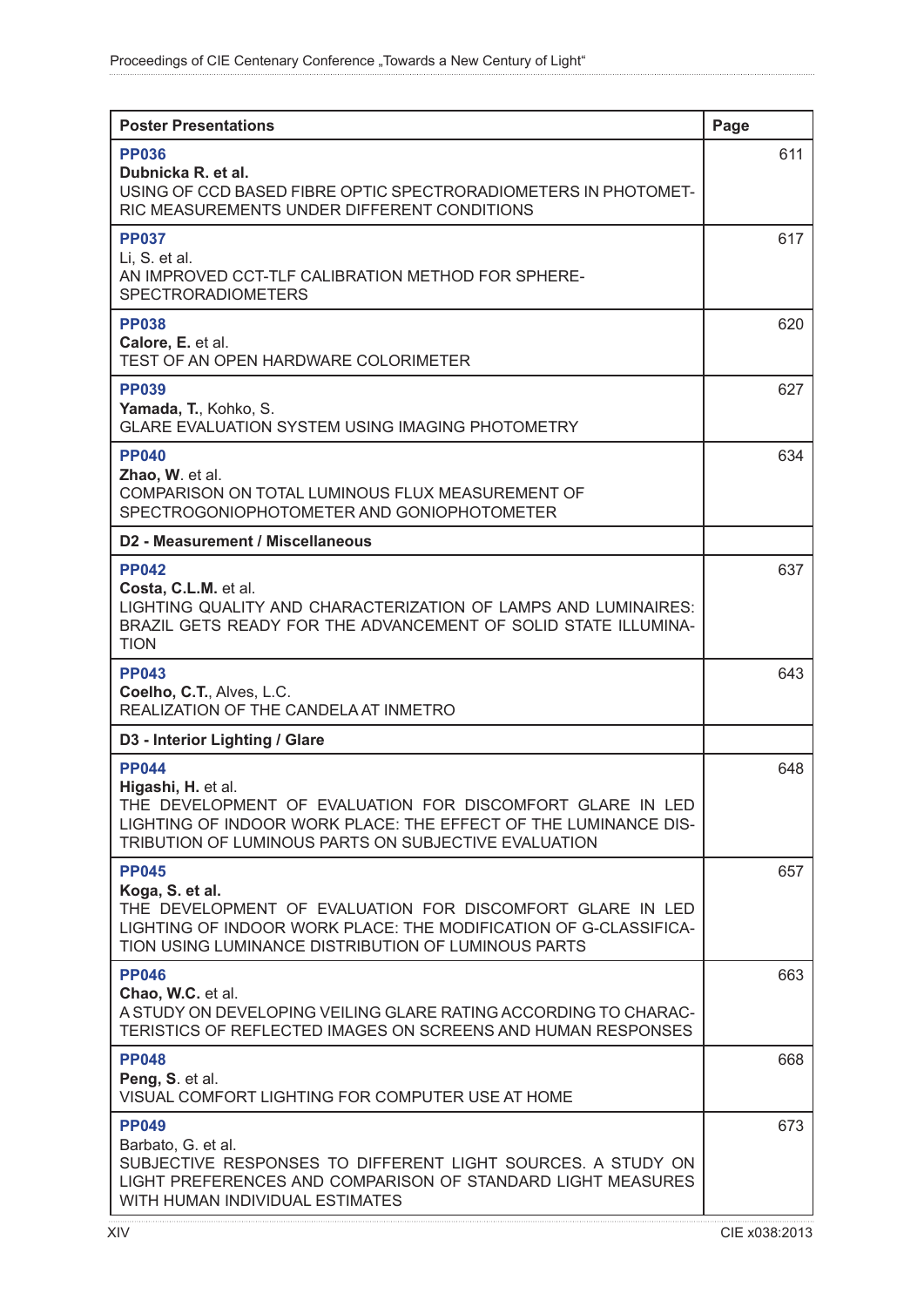| <b>Poster Presentations</b>                                                                                                                                         | Page |
|---------------------------------------------------------------------------------------------------------------------------------------------------------------------|------|
| D3 - Interior Lighting / Homes                                                                                                                                      |      |
| <b>PP050</b><br>Haj Hussein, M., Semidor, C.<br>AN INVESTIGATION INTO LUMINOUS COMFORT IN THE SUMMER SEASON OF<br>PALESTINIAN DWELLINGS: INHABITANTS' POINT OF VIEW | 679  |
| <b>PP051</b><br>Khan, A.A., Semidor, C.<br>VIRTUAL STUDY OF THE DAY-LIGHTING PERFORMANCE OF RAWSHAN IN<br>RESIDENTIAL BUILDINGS OF JEDDAH                           | 689  |
| <b>PP053</b><br>Gok-Sook, L., Ji-Eun, S.<br>A STUDY ON THE PERCEPTION CHANGE OF FINISHING MATERIAL<br>BY LIGHTING IN RESIDENTIAL SPACE                              | 697  |
| <b>PP054</b><br>Csuti, P. et al.<br>PREFERRED HOME LIGHTING DESIGN                                                                                                  | 705  |
| <b>PP055</b><br>Kim, H.-J. et al.<br>AN EXPERIMENTAL STUDY ON THE LIGHTING ENVIRONMENT FOR RESIDENT<br><b>ACTIVITIES IN LIVINGROOMS</b>                             | 711  |
| D3 - Interior Lighting / LEDs                                                                                                                                       |      |
| <b>PP056</b><br>Pawlak, A., Zaremba, K.<br>INFLUENCE OF TECHNICAL PARAMETERS OF LED INDIRECT LIGHTING IN-<br>STALLATIONS ON ILLUMINATION PARAMETERS                 | 720  |
| <b>PP058</b><br>Chen, Y. et al.<br>COMPARISON BETWEEN FLUORESCENT AND LED LIGHTING ON VISIBILITY<br>AND VISUAL COMFORT IN SCHOOL CLASSROOMS                         | 727  |
| <b>PP059</b><br>Dangol, R. et al.<br>SUBJECTIVE PREFERENCES FOR LED LIGHTING IN OFFICES                                                                             | 733  |
| <b>PP060</b><br>Elhaddad A.I.M. et al.<br>USER PREFERENCES IN INDOOR LED LIGHTING                                                                                   | 742  |
| <b>PP061</b><br>Le Rohellec, J. et al.<br>A STUDY OF THE SUSTAINED PUPIL RESPONSE UNDER A VARIETY OF LED<br><b>ILLUMINATIONS</b>                                    | 752  |
| D3 - Interior Lighting / Museums                                                                                                                                    |      |
| <b>PP062</b><br>Mou, X., Berns R.<br>DESIGN OF LED FOR MUSEUM LIGHTING APPLICATION                                                                                  | 758  |
| <b>PP063</b><br>Szabó, F. et al.<br>LIGHT EMITTING DIODES IN MUSEUM LIGHTING - COLOUR QUALITY RE-<br>QUIREMENTS FOR VISITORS' ACCEPTANCE                            | 767  |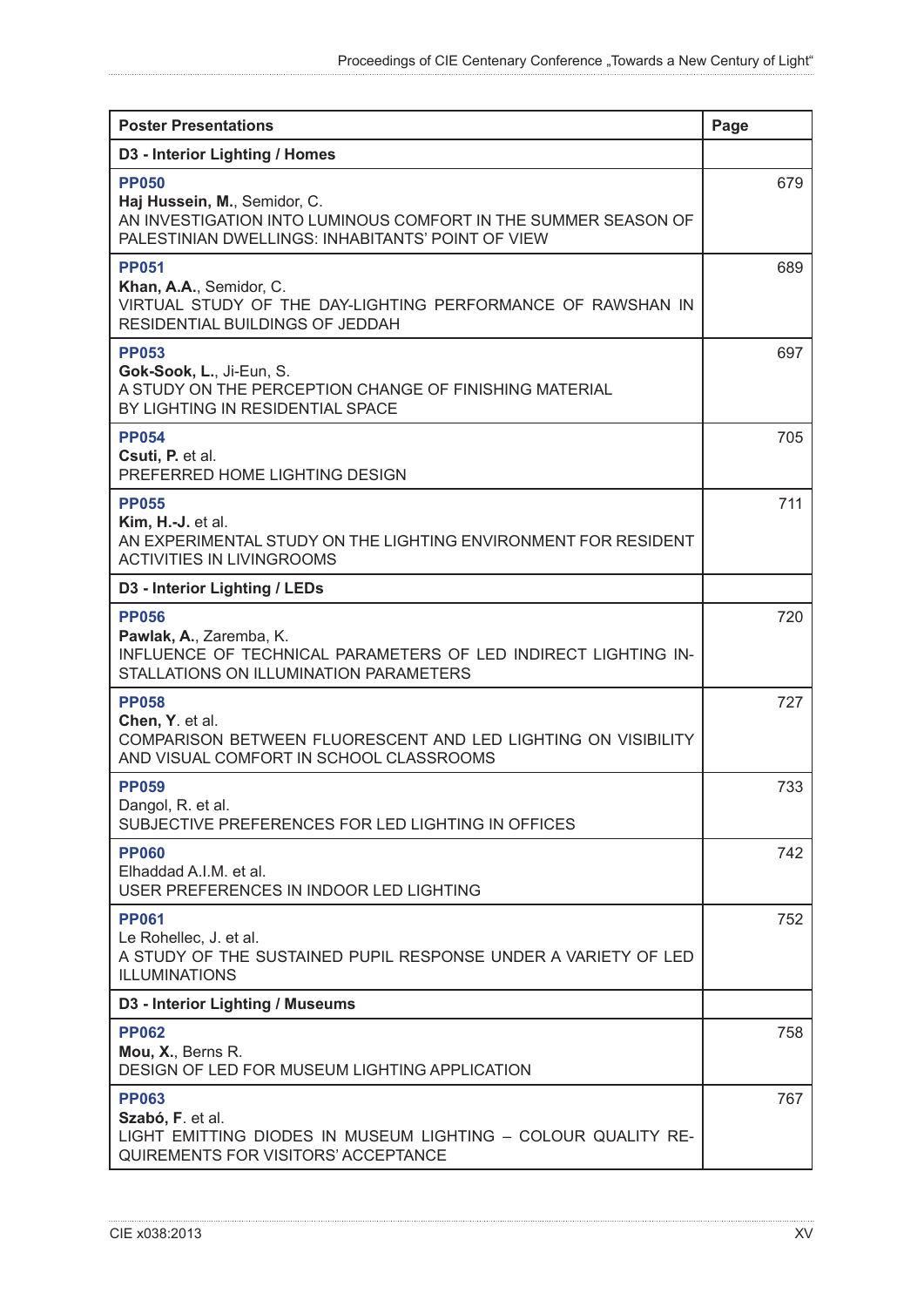| <b>Poster Presentations</b>                                                                                                                                                                           | Page |
|-------------------------------------------------------------------------------------------------------------------------------------------------------------------------------------------------------|------|
| <b>PP066</b><br>Lanyi, C.S. et al.                                                                                                                                                                    | 772  |
| MUSEUM OBJECTS ON THE INTERNET, IN PRINT AND IN REALITY                                                                                                                                               |      |
| <b>PP067</b><br>Thorseth, A. et al.<br>DYNAMIC MINIATURE LIGHTING SYSTEM WITH LOW CORRELATED COLOUR<br>TEMPERATURE AND HIGH COLOUR RENDERING INDEX FOR MUSEUM<br><b>LIGHTING OF FRAGILE ARTEFACTS</b> | 777  |
| D3 - Interior Lighting / Daylight                                                                                                                                                                     |      |
| <b>PP069</b><br>Tralau, B. et al.<br>THE EFFECT OF COLOUR TEMPERATURE TO HUMANS DEPENDING ON TIME<br>OF DAY, DAYLIGHT AND WEATHER                                                                     | 783  |
| <b>PP070</b>                                                                                                                                                                                          | 787  |
| Ho, J.C.K. et al.<br>SIMULATION OF ANNUAL DAYLIGHT PERFORMANCE UNDER HONG KONG<br>REPRESENTATIVE SKIES FOR USINE LIGHTING ENERGY INTELLIGENTLY                                                        |      |
| <b>PP071</b><br>Koga, Y., Miki, Y.<br>A REVIEW OF HISTORICAL CHANGES IN JAPANESE REGULATIONS AND STAN-<br>DARDS FOR SUNLIGHT AND DAYLIGHTING                                                          | 793  |
| <b>PP072</b><br>Deroisy B., Deneyer A.<br>DAYLIGHT AND SOLAR ACCESS AT URBAN SCALE: A METHODOLOGY AND ITS<br>APPLICATION TO A HIGH DENSITY DEVELOMENT IN BRUSSELS                                     | 801  |
| <b>PP073</b><br>Filetóth, L.I.<br>DAYLIGHTING DESIGN TOOL FOR ARCHITECTS                                                                                                                              | 809  |
| <b>PP074</b><br>Souza, D.F. et al.<br>SKY CLASSIFICATION METRICS FOR HIGH DYNAMIC RANGE IMAGES                                                                                                        | 817  |
| <b>PP075</b><br>Kato, M. et al.<br>RESEARCH ON PREFERABLE LUMINANCE CONTRAST OF WINDOW AND<br><b>WALL AT DAYTIME</b>                                                                                  | 826  |
| <b>PP076</b><br>Fontoynont, M. et al.<br>PROPOSAL OF SIMPLE DAYLIGHTING PERFORMANCE INDICES FOR REGU-<br>LATIONS: VALIDATION WITH ON-SITE MEASUREMENT CAMPAIGN                                        | 831  |
| <b>PP077</b><br>Aizenberg, J.B.<br>HOLLOW LIGHT GUIDES: 50 YEARS OF RESEARCH, DEVELOPMENT, MANU-<br>FACTURE AND APPLICATION - A RETROSPECTIVE AND LOOKING TO THE FU-<br><b>TURE</b>                   | 838  |
| <b>PP079</b><br>Tsikaloudaki, K. et al.<br>ASSESSMENT OF DAYLIGHT CONDITIONS IN OFFICE BUILDINGS<br>WITH THE INTEGRATION OF EXTERNAL BLINDS                                                           | 844  |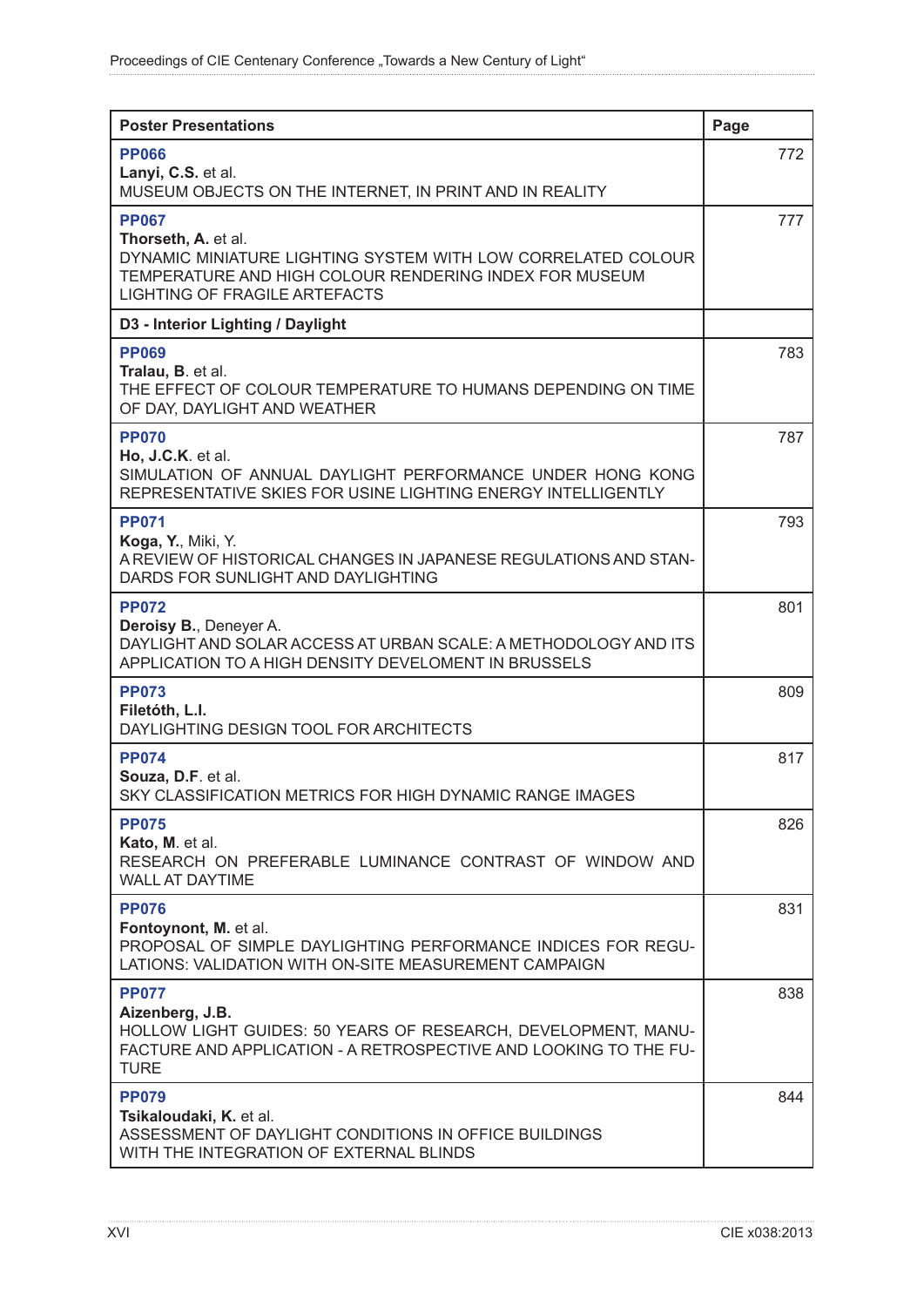| <b>Poster Presentations</b>                                                                                                                                                                                                                                | Page |
|------------------------------------------------------------------------------------------------------------------------------------------------------------------------------------------------------------------------------------------------------------|------|
| <b>PP083</b>                                                                                                                                                                                                                                               | 851  |
| Liu, Y., Mou, T.<br>EVALUATION OF WINDOW LIGHTING CONSIDERING THE CIRCADIAN EFFECT                                                                                                                                                                         |      |
| D3 - Interior Lighting / Controls                                                                                                                                                                                                                          |      |
| <b>PP085</b><br>Kojima, Y. et al.<br>DEVELOPMENT OF AUTOMATIC LIGHTING CONTROL SYSTEM USING BRIGHT-<br><b>NESS IMAGE</b>                                                                                                                                   | 857  |
| <b>PP086</b><br>Higuera, J.E. et al<br>Energy harvesting sources for intelligent LED lighting systems                                                                                                                                                      | 866  |
| <b>PP087</b><br>Mochizuki, E. et al.<br>EFFECTS ON ENERGY SAVINGS OF PERSONAL LIGHTING CONTROL SYSTEM<br>IN AN OFFICE BUILDING IN JAPAN - PART 1 OUTLINE OF THE MEASUREMENT<br>AND EFFECTS ON LOWERING ELECTRICAL POWER CONSUMPTION FOR<br><b>LIGHTING</b> | 872  |
| <b>PP088</b><br>Oikawa, D. et al.<br>EFFECTS ON ENERGY SAVINGS OF PERSONAL LIGHTING CONTROL SYSTEM<br>IN AN OFFICE BUILDING IN JAPAN - PART 2 EVALUATION OF LIGHTING<br>ENVIRONMENT AND OCCUPANTS' RESPONSE TO PERSONAL LIGHTING<br><b>CONTROL SYSTEM</b>  | 880  |
| <b>PP090</b><br>Chun, S.Y. et al.<br>SMART LIGHTING CONTROL USING HUMAN MOTION TRACKING FROM DEPTH<br><b>CAMERAS</b>                                                                                                                                       | 889  |
| D3 - Interior Lighting / Energy Efficiency                                                                                                                                                                                                                 |      |
| <b>PP091</b><br>Kirsch, R., Völker, S.<br><b>LIGHTING QUALITY VERSUS ENERGY EFFICIENCY</b>                                                                                                                                                                 | 895  |
| <b>PP093</b><br>Cho, S.-H., Kim, H.<br>DEVELOPMENT OF THE METHOD TO BE ECONOMIC EVALUATION OF A<br><b>LIGHTING SYSTEM</b>                                                                                                                                  | 903  |
| <b>PP094</b><br>Miki, Y.<br>THE REQUIREMENTS FOR THE LIGHTING ENERGY PERFORMANCE ASSESS-<br>MENT OF NON-RESIDENTIAL AND RESIDENTIAL BUILDINGS CONSIDERING<br>ASSUMPTION OF BUILDING USAGE CONDITIONS                                                       | 912  |
| <b>PP095</b><br>Mucklejohn, S.A. et al.<br>UNRAVELLING EFFICACY, MAINTENANCE AND LIGHTING ENERGY FOR THE<br><b>END USER</b>                                                                                                                                | 918  |
| <b>PP097</b><br>Novák, T. et al.<br>SOFTWARE CALCULATION TOOL FOR LIGHT SAVINGS IN THE BUILDINGS                                                                                                                                                           | 928  |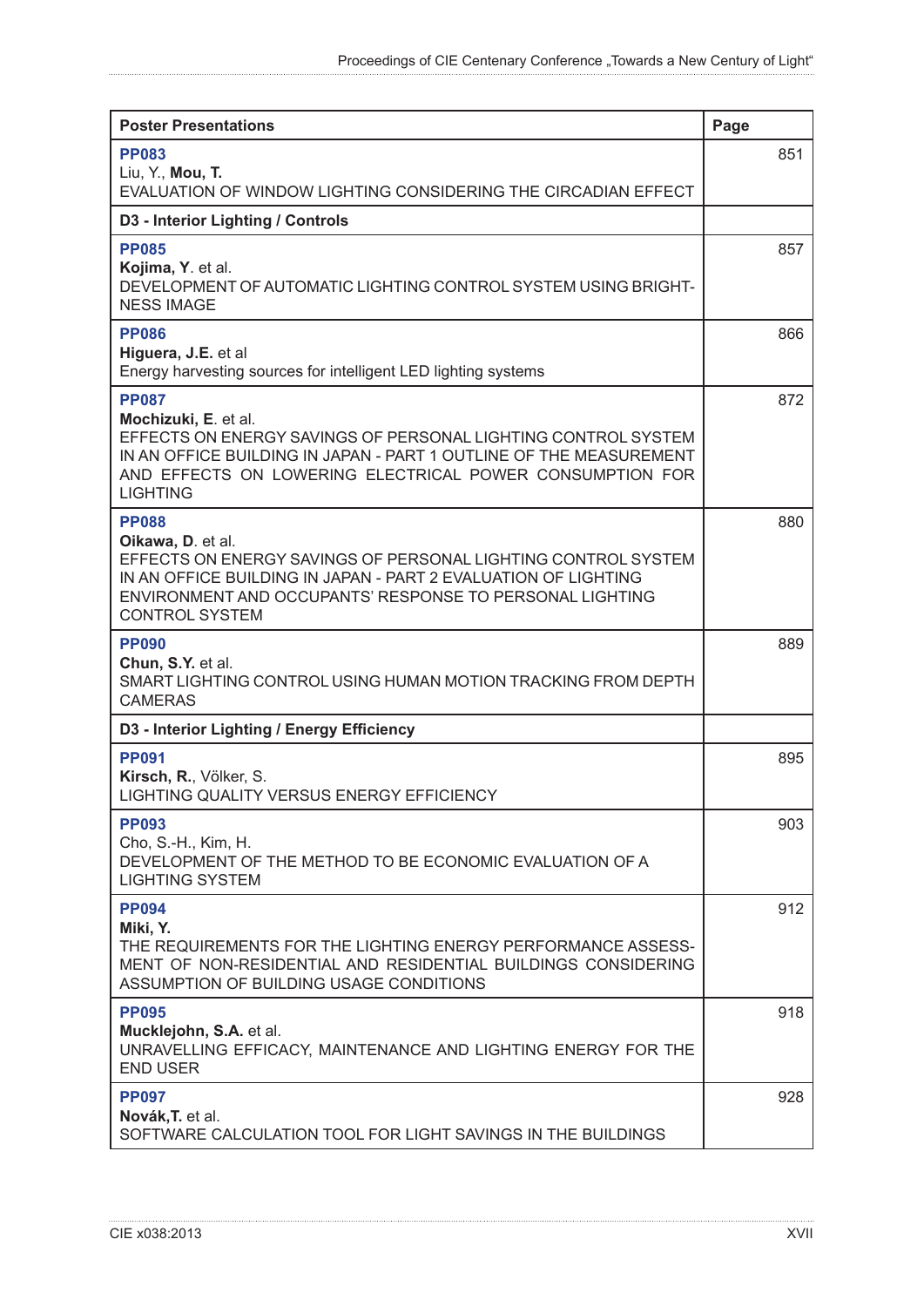| <b>Poster Presentations</b>                                                                                                                                                    | Page |
|--------------------------------------------------------------------------------------------------------------------------------------------------------------------------------|------|
| D3 - Interior Lighting / Lighting Design                                                                                                                                       |      |
| <b>PP098</b><br>Säter, M.<br>LIGHTING DESIGN BASED ON HUMAN PRINCIPLES                                                                                                         | 934  |
| <b>PP102</b><br>Dubnicka R.,<br>RELATION BETWEEN THE GRID FOR CALCULATION/MEASUREMENT AND RE-<br>SULTING LUMINOUS PARAMETERS FOR ILLUMINATION OF INDOOR WORK-<br><b>PLACES</b> | 941  |
| <b>PP103</b><br>Garcia-Hansen, V. et al.<br>TESTING THE ACCURACY OF LUMINANCE MAPS ACQUIRED BY SMART<br>PHONE CAMERAS                                                          | 951  |
| <b>PP104</b><br>Filetóth, L.I.<br>GLOBAL ILLUMINATION ALGORITHM USED IN COMPUTER AIDED ARCHITEC-<br><b>TURAL DESIGN PRESENTATION</b>                                           | 956  |
| <b>PP105</b><br>Németh, Z., et al.<br>HOW TO CHOOSE SIMULATION PARAMETERS TO IMPROVE ACCURACY?                                                                                 | 962  |
| D4 - Lighting and Signalling for Transport / LEDs                                                                                                                              |      |
| <b>PP106</b><br>Saito, T., Akashi Y.<br>FIELD EXPERIMENTS OF STREET LIGHTING USING HIGH S/P RATIO LEDS                                                                         | 966  |
| <b>PP107</b><br>Hirakawa, S. et al.<br>STUDIES ON TUNNEL LIGHTING VISIBILITY AND ENERGY-SAVING EFFECT IN<br>HIGH-OVERALL-UNIFORMITY (APPLICATION OF LED IN TUNNEL LIGHTING)    | 971  |
| <b>PP108</b><br>Lee, M.W., Kim, H.<br>A SET OF QUALITY CRITERIA FOR SELECTION AND INSTALLATION OF LED<br><b>ROAD LIGHTING</b>                                                  | 976  |
| <b>PP109</b><br>Fontoynont, M. et al.<br>PERCEPTION OF HUMAN SKIN IN STREET LIGHTING<br>UNDER FIVE TYPES OF LED SPECTRA                                                        | 983  |
| D4 - Lighting and Signalling for Transport / Road Lighting                                                                                                                     |      |
| <b>PP110</b><br>Fotios, S., Yang, B.<br>MEASURING THE IMPACT OF LIGHTING ON INTERPERSONAL JUDGEMENTS<br>OF PEDESTRIANS AT NIGHT-TIME                                           | 990  |
| <b>PP113</b><br>Gasparovsky, D.<br>CALCULATION OF THE OPERATION TIME OF ROAD LIGHTING                                                                                          | 999  |
| <b>PP115</b><br>Jägerbrand, A.K., Robertson, K.<br>RENEWAL OF STREET AND ROAD LIGHTING IN SWEDISH MUNICIPALITIES                                                               | 1009 |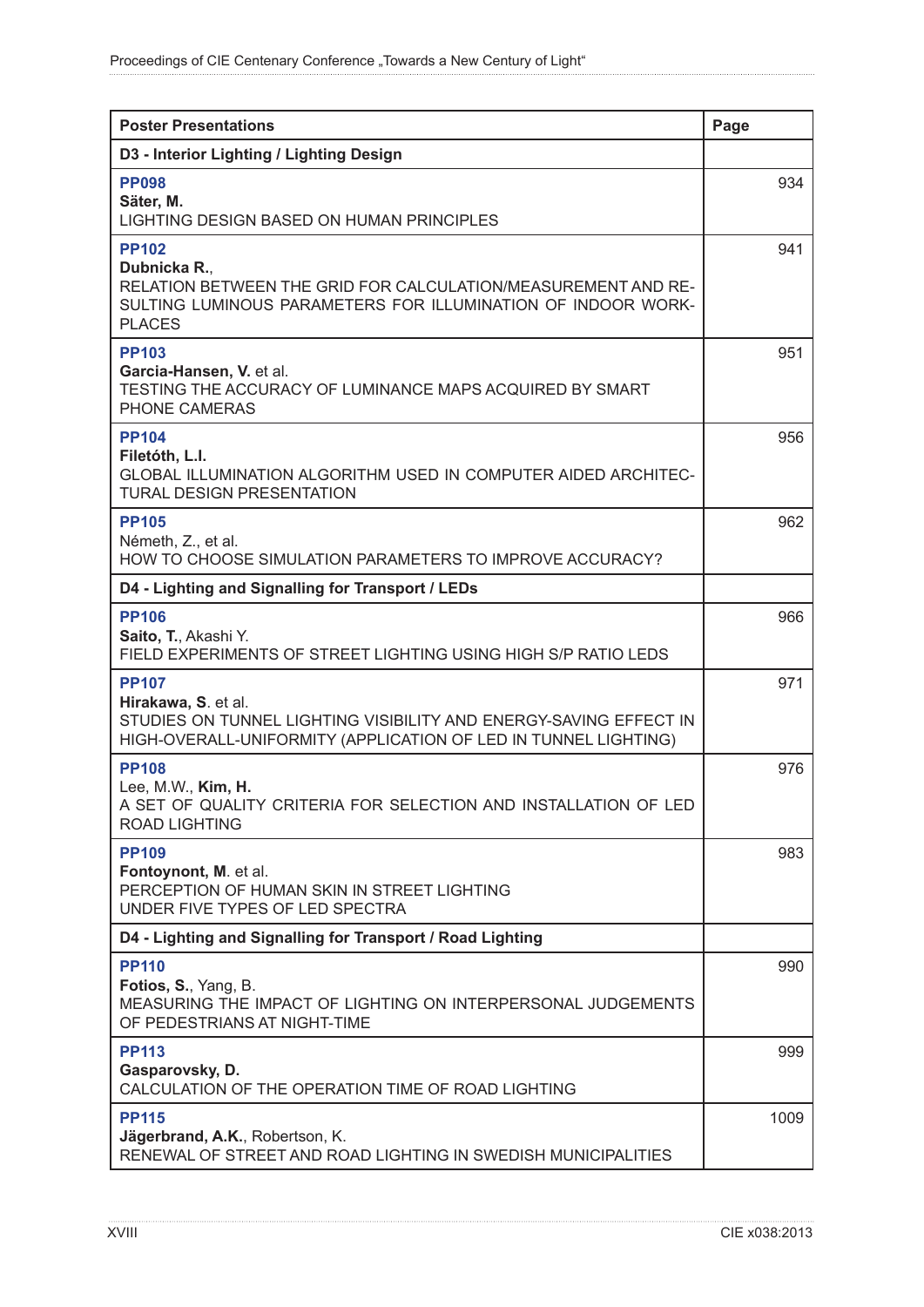| <b>Poster Presentations</b>                                                                                                                           | Page |
|-------------------------------------------------------------------------------------------------------------------------------------------------------|------|
| <b>PP117</b><br>Wang, L., Zhang, M.<br>RESEARCH ON TESTING METHODS OF RELATIVE PARAMETERS OF OVER-<br>PASS LIGHTING SAFETY BY HDR IMAGE               | 1017 |
| <b>PP118</b><br>Lee, M.W. et al.<br>A STUDY ON THE LIMIT OF LIGHTING POWER DENSITY FOR ROAD LIGHTING                                                  | 1021 |
| <b>PP119</b><br>Schade, S., Völker, S.<br>OPTIMISING VISIBILITY IN STREET LIGHTING BY OPTIMISING AND COMPAR-<br>ING LUMINOUS INTENSITY DISTRIBUTIONS  | 1028 |
| <b>PP120</b><br>Pracki, P., Jägerbrand, A.K.<br>APPLICATION OF ROAD LIGHTING ENERGY EFFICIENCY EVALUATION<br><b>SYSTEM IN PRACTICE</b>                | 1038 |
| <b>PP123</b><br>Saraiji, R. et al<br>THE EFFECT OF ONCOMING CAR HEADLIGHTS ON PEDESTRIAN VISIBILITY                                                   | 1044 |
| D4 - Lighting and Signalling for Transport / Road Surface / Objects                                                                                   |      |
| <b>PP126</b><br>Akizuki, Y., Okuda, S.<br>RELATIONSHIP BETWEEN LUMINANCE DISTRIBUTIONS OF ROAD SURFACE<br>AND VISIBILITY IN STREET LIGHTING DESIGN    | 1051 |
| <b>PP127</b><br>Lecocq, J. et al.<br>LUMIROUTE: OPTIMISATION OF ROAD SURFACES REFLECTION PROPERTIES<br><b>AND LIGHTING</b>                            | 1062 |
| <b>PP128</b><br>Hagio, T. et al.<br>THE STUDY OF REFLECTANCE FACTOR'S DISTRIBUTION<br>OF FALLEN OBJECTS AND THE INFLUENCE ON VISIBILITY               | 1070 |
| <b>PP129</b><br>Korobko, A.A.<br>APPROXIMATION OF ROAD SURFACE LUMINANCE COEFFICIENT                                                                  | 1076 |
| D4 - Lighting and Signalling for Transport / Tunnel Lighting                                                                                          |      |
| <b>PP131</b><br>Ito, H. et al.<br>VISIBILITY OF THE CRITICAL OBJECT AND ENERGY EFFICIENCY OF PRO-<br>BEAM LIGHTING FOR TUNNEL INTERIOR LIGHTING       | 1083 |
| <b>PP133</b><br>Miyazaki, B. et al.<br>DETERIORATION PREDICTION IN CONSIDERATION OF THE DIFFERENCE IN<br>LIGHTING TIME OF A TUNNEL LIGHTING EQUIPMENT | 1092 |
| <b>D5 - Exterior Lighting</b>                                                                                                                         |      |
| <b>PP136</b><br>Wänström Lindh, U.<br>RHYTHM IN ILLUMINATION CREATED BY STATIC LIGHT PATTERNS                                                         | 1101 |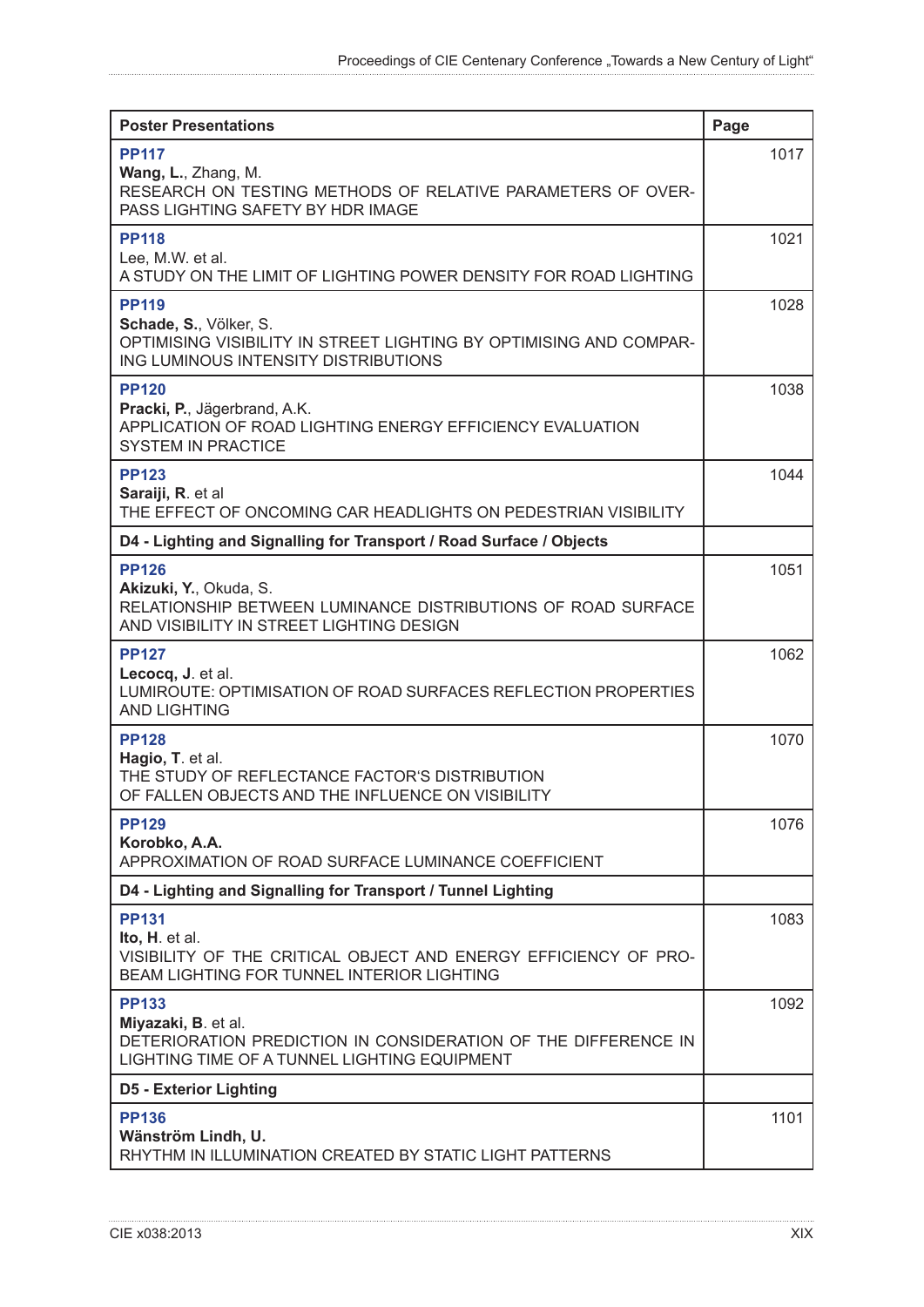| <b>Poster Presentations</b>                                                                   | Page |
|-----------------------------------------------------------------------------------------------|------|
| <b>PP137</b>                                                                                  | 1107 |
| Djokic, L. et al.<br>SUBJECTIVE IMPRESSIONS AS QUALITY INDICATORS OF AMBIENT LIGHTING         |      |
| <b>PP139</b>                                                                                  | 1112 |
| Zou, N. et al.<br><b>INVESTIGATION ON RESIDENTIAL LIGHTING STATUS</b>                         |      |
| IN PART AREA OF CHINA                                                                         |      |
| <b>PP141</b>                                                                                  | 1116 |
| <b>Song, G., Yan, C. J.</b><br>THE QUALITATIVE EVALUATION OF LIGHTING QUALITY IN URBAN SQUARE |      |
| <b>LIGHTING</b>                                                                               |      |
| <b>PP143</b><br>Corten, I.                                                                    | 1124 |
| LIGHT AND PARTICIPATION NIGHT EXPLORATORY WALKING                                             |      |
| D6 - Photobiology                                                                             |      |
| <b>PP145</b>                                                                                  | 1127 |
| Noguchi, H. et al.<br>ECO-FRIENDLY COLOR TUNABLE LED OFFICE LIGHTING INCORPORATING            |      |
| <b>CIRCADIAN PHYSIOLOGY</b>                                                                   |      |
| <b>PP146</b>                                                                                  | 1131 |
| Takahashi, Y.<br>RESEARCH TREND ON QUANTIFICATION SYSTEM FOR BIOLOGICAL CLOCK                 |      |
| <b>PP149</b>                                                                                  | 1135 |
| Vincent, R.L. et al.<br>COMPUTER AIDED DESIGN (CAD) FOR APPLYING UPPER ROOM UVGI FIX-         |      |
| TURES TO CONTROL AIRBORNE DISEASE TRANSMISSION                                                |      |
| <b>PP152</b>                                                                                  | 1144 |
| Ishii, C., Mochizuki, E.<br>COMBINED EFFECTS ON SLEEPING QUALITY OF LIGHTING ENVIRONMENT IN   |      |
| THE DAYTIME AND THAT IN THE NIGHT TIME                                                        |      |
| <b>PP153</b><br>Lim, J.-M. et al.                                                             | 1153 |
| A STUDY ON DEVELOPMENT AND PERFORMANCE OF LIGHT SOURCE'S UV-IR                                |      |
| <b>WAVELENGTH BLOCKING FILTER</b>                                                             |      |
| <b>PP154</b><br>Diethelm, B.                                                                  | 1162 |
| LIGHT IN THE BODY - BODY IN THE LIGHT                                                         |      |
| REVISIONING THE BALANCE OF LIGHT AND DARK                                                     | 1168 |
| <b>PP155</b><br>Sliney, D.H., Lyon, T.L.                                                      |      |
| BALANCING BENEFITS WITH EXPOSURE RISKS OF ULTRAVIOLET EMISSIONS<br><b>FROM LAMPS</b>          |      |
| <b>PP156</b>                                                                                  | 1176 |
| Lang, D., Wojtysiak, A.                                                                       |      |
| MELANOPIC ASSESSMENT OF LIGHT - STANDARDIZATION ACTIVITIES                                    |      |
| <b>PP157</b><br>Umemiya, N. et al.                                                            | 1180 |
| MOOD STATES AND LIGHT ENVIRONMENT EVALUATION                                                  |      |